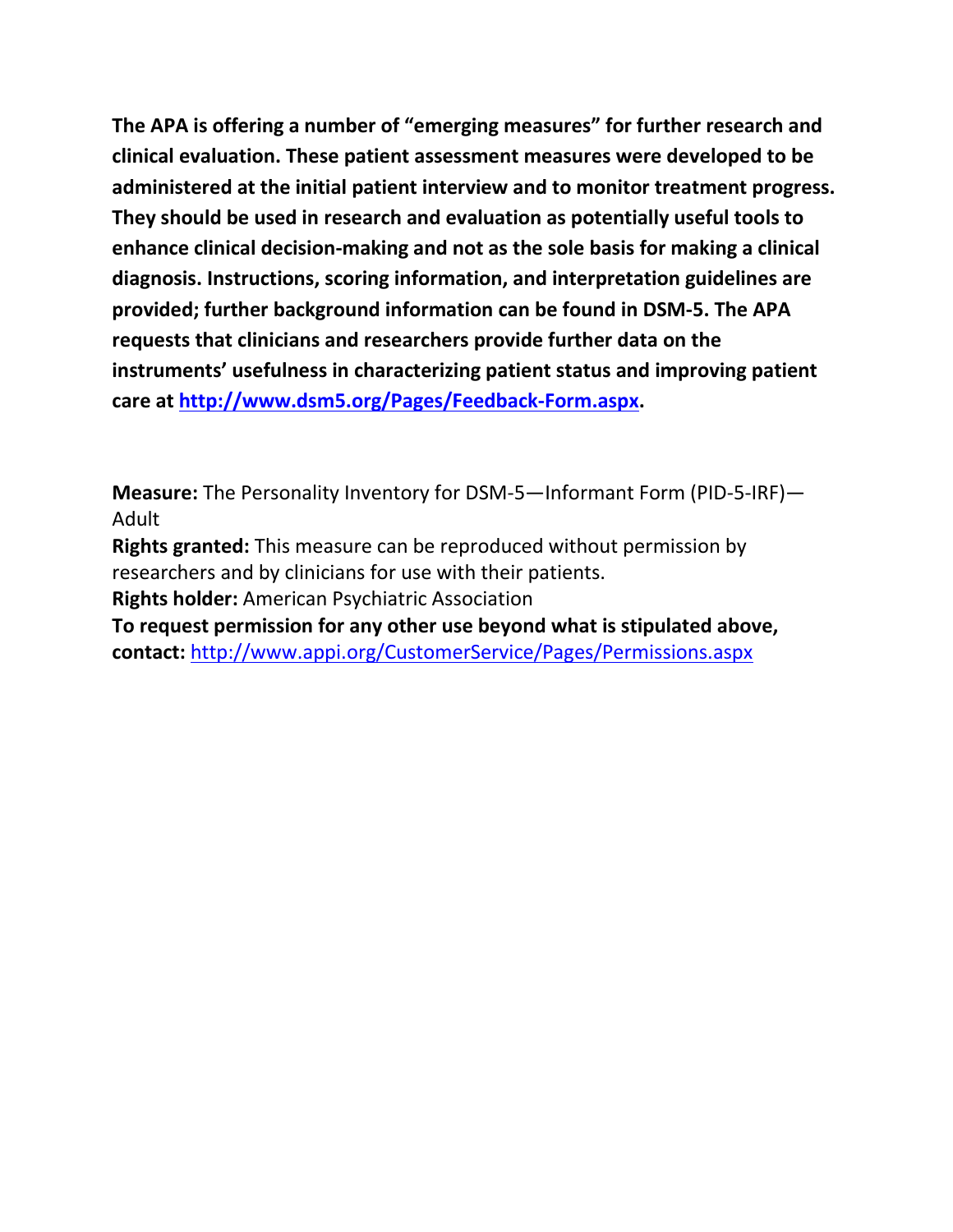# **The Personality Inventory for DSM-5—Informant Form (PID-5-IRF)—Adult**

**Name (person receiving care): \_\_\_\_\_\_\_\_\_\_\_\_\_\_\_\_\_\_\_\_\_\_\_ Age: \_\_\_\_ Sex: Male Female Date:\_\_\_\_\_\_\_\_**

**\_\_\_\_\_\_\_\_\_\_\_\_\_\_\_\_\_\_\_\_\_\_\_\_\_\_\_\_\_\_\_**

**Name (informant): \_\_\_\_\_\_\_\_\_\_\_\_\_\_\_\_\_\_\_\_\_\_\_ Relationship to Person Receiving Care:**

| Instructions: This is a list of things different people might say about others. We are interested in how you would describe<br>the person you are rating. There are no right or wrong answers. So you can describe him/her as honestly as possible, we<br>Clinician<br>will keep your responses confidential. We'd like you to take your time and read each statement carefully, selecting the<br>response that best describes him/her. |                                                                                                               |                                   |                                                                      |                                 |                                             |                      |
|-----------------------------------------------------------------------------------------------------------------------------------------------------------------------------------------------------------------------------------------------------------------------------------------------------------------------------------------------------------------------------------------------------------------------------------------|---------------------------------------------------------------------------------------------------------------|-----------------------------------|----------------------------------------------------------------------|---------------------------------|---------------------------------------------|----------------------|
|                                                                                                                                                                                                                                                                                                                                                                                                                                         | Please rate how true or false each of the following statements<br>are of the person you are rating. He or she | <b>Very False</b><br><b>False</b> | <b>Sometimes</b><br>or Often or Somewhat or Somewhat<br><b>False</b> | <b>Sometimes</b><br><b>True</b> | <b>Very True</b><br>or Often<br><b>True</b> | <b>Item</b><br>score |
| $\mathbf{1}$                                                                                                                                                                                                                                                                                                                                                                                                                            | doesn't get as much pleasure out of things as others seem to.                                                 | 0                                 | 1                                                                    | 2                               | 3                                           |                      |
| $\overline{2}$                                                                                                                                                                                                                                                                                                                                                                                                                          | believes people are out to get them.                                                                          | 0                                 | 1                                                                    | $\overline{2}$                  | $\mathsf{3}$                                |                      |
| $\overline{\mathbf{3}}$                                                                                                                                                                                                                                                                                                                                                                                                                 | is reckless.                                                                                                  | 0                                 | $\mathbf{1}$                                                         | $\overline{2}$                  | 3                                           |                      |
| $\frac{4}{5}$                                                                                                                                                                                                                                                                                                                                                                                                                           | acts totally on impulse.                                                                                      | $\pmb{0}$                         | $\mathbf{1}$                                                         | $\overline{2}$                  | $\overline{\mathbf{3}}$                     |                      |
|                                                                                                                                                                                                                                                                                                                                                                                                                                         | often has unusual ideas.                                                                                      | 0                                 | $\mathbf{1}$                                                         | $\overline{2}$                  | 3                                           |                      |
| $\boldsymbol{6}$                                                                                                                                                                                                                                                                                                                                                                                                                        | loses track of conversations because other things catch their<br>attention.                                   | 0                                 | $\mathbf{1}$                                                         | $\overline{2}$                  | 3                                           |                      |
| 7                                                                                                                                                                                                                                                                                                                                                                                                                                       | avoids risky situations.                                                                                      | 0                                 | $\mathbf{1}$                                                         | $\overline{2}$                  | 3                                           |                      |
| $\frac{8}{9}$                                                                                                                                                                                                                                                                                                                                                                                                                           | can be a "cold fish" when it comes to their emotions.                                                         | $\mathbf{0}$                      | $\mathbf{1}$                                                         | $\overline{2}$                  | 3                                           |                      |
|                                                                                                                                                                                                                                                                                                                                                                                                                                         | changes what they do depending on what others want.                                                           | 0                                 | 1                                                                    | $\overline{2}$                  | 3                                           |                      |
| 10                                                                                                                                                                                                                                                                                                                                                                                                                                      | prefers not to get too close to people.                                                                       | 0                                 | 1                                                                    | $\overline{2}$                  | $\mathsf 3$                                 |                      |
| 11                                                                                                                                                                                                                                                                                                                                                                                                                                      | often gets into physical fights.                                                                              | 0                                 | $\mathbf{1}$                                                         | $\overline{2}$                  | 3                                           |                      |
| 12                                                                                                                                                                                                                                                                                                                                                                                                                                      | dreads being without someone to love them.                                                                    | $\pmb{0}$                         | $\mathbf{1}$                                                         | $\overline{2}$                  | $\mathsf 3$                                 |                      |
| 13                                                                                                                                                                                                                                                                                                                                                                                                                                      | is rude and unfriendly.                                                                                       | 0                                 | 1                                                                    | 2                               | 3                                           |                      |
| 14                                                                                                                                                                                                                                                                                                                                                                                                                                      | does things to make sure people notice them.                                                                  | 0                                 | $\mathbf{1}$                                                         | $\overline{2}$                  | 3                                           |                      |
| 15                                                                                                                                                                                                                                                                                                                                                                                                                                      | usually does what others think they should do.                                                                | 0                                 | $\mathbf{1}$                                                         | $\overline{2}$                  | 3                                           |                      |
| 16                                                                                                                                                                                                                                                                                                                                                                                                                                      | usually does things on impulse without thinking about what<br>might happen as a result.                       | 0                                 | 1                                                                    | $\overline{2}$                  | 3                                           |                      |
| 17                                                                                                                                                                                                                                                                                                                                                                                                                                      | can't stop making rash decisions even though they know better.                                                | 0                                 | $\mathbf{1}$                                                         | 2                               | 3                                           |                      |
| 18                                                                                                                                                                                                                                                                                                                                                                                                                                      | changes in emotion for no good reason.                                                                        | 0                                 | $\mathbf{1}$                                                         | $\overline{2}$                  | $\mathsf 3$                                 |                      |
| 19                                                                                                                                                                                                                                                                                                                                                                                                                                      | really doesn't care if they make other people suffer.                                                         | 0                                 | 1                                                                    | $\overline{2}$                  | 3                                           |                      |
| 20                                                                                                                                                                                                                                                                                                                                                                                                                                      | keeps to themselves.                                                                                          | 0                                 | 1                                                                    | $\overline{2}$                  | 3                                           |                      |
| 21                                                                                                                                                                                                                                                                                                                                                                                                                                      | often says things that are odd or strange.                                                                    | 0                                 | 1                                                                    | $\overline{2}$                  | 3                                           |                      |
| 22                                                                                                                                                                                                                                                                                                                                                                                                                                      | always does things on the spur of the moment.                                                                 | $\mathbf{0}$                      | $\mathbf{1}$                                                         | $\overline{2}$                  | 3                                           |                      |
| 23                                                                                                                                                                                                                                                                                                                                                                                                                                      | is not very interested in anything.                                                                           | 0                                 | 1                                                                    | $\overline{2}$                  | 3                                           |                      |
| 24                                                                                                                                                                                                                                                                                                                                                                                                                                      | behaves in a weird way.                                                                                       | $\mathbf{0}$                      | $\mathbf{1}$                                                         | $\overline{2}$                  | 3                                           |                      |
| 25                                                                                                                                                                                                                                                                                                                                                                                                                                      | thinks about things in a really strange way.                                                                  | 0                                 | 1                                                                    | 2                               | 3                                           |                      |
| 26                                                                                                                                                                                                                                                                                                                                                                                                                                      | almost never enjoys life.                                                                                     | $\mathbf 0$                       | $\mathbf{1}$                                                         | $\overline{2}$                  | $\mathsf{3}$                                |                      |
| 27                                                                                                                                                                                                                                                                                                                                                                                                                                      | often feels like nothing they do really matters.                                                              | 0                                 | 1                                                                    | 2                               | 3                                           |                      |
| 28                                                                                                                                                                                                                                                                                                                                                                                                                                      | snaps at people over little things that irritate them.                                                        | 0                                 | $\mathbf{1}$                                                         | $\overline{2}$                  | 3                                           |                      |
| 29                                                                                                                                                                                                                                                                                                                                                                                                                                      | can't concentrate on anything.                                                                                | 0                                 | 1                                                                    | 2                               | 3                                           |                      |
| 30                                                                                                                                                                                                                                                                                                                                                                                                                                      | is an energetic person.                                                                                       | 0                                 | 1                                                                    | 2                               | 3                                           |                      |
| 31                                                                                                                                                                                                                                                                                                                                                                                                                                      | is irresponsible.                                                                                             | 0                                 | 1                                                                    | 2                               | 3                                           |                      |
| 32                                                                                                                                                                                                                                                                                                                                                                                                                                      | can be mean.                                                                                                  | 0                                 | $\mathbf{1}$                                                         | $\overline{2}$                  | 3                                           |                      |
| 33                                                                                                                                                                                                                                                                                                                                                                                                                                      | has thoughts that often go off in odd or unusual directions.                                                  | 0                                 | 1                                                                    | 2                               | 3                                           |                      |
| 34                                                                                                                                                                                                                                                                                                                                                                                                                                      | spends too much time making sure things are exactly in place.                                                 | 0                                 | $\mathbf{1}$                                                         | $\overline{2}$                  | 3                                           |                      |
| 35                                                                                                                                                                                                                                                                                                                                                                                                                                      | avoids risky sports and activities.                                                                           | 0                                 | 1                                                                    | $\overline{2}$                  | 3                                           |                      |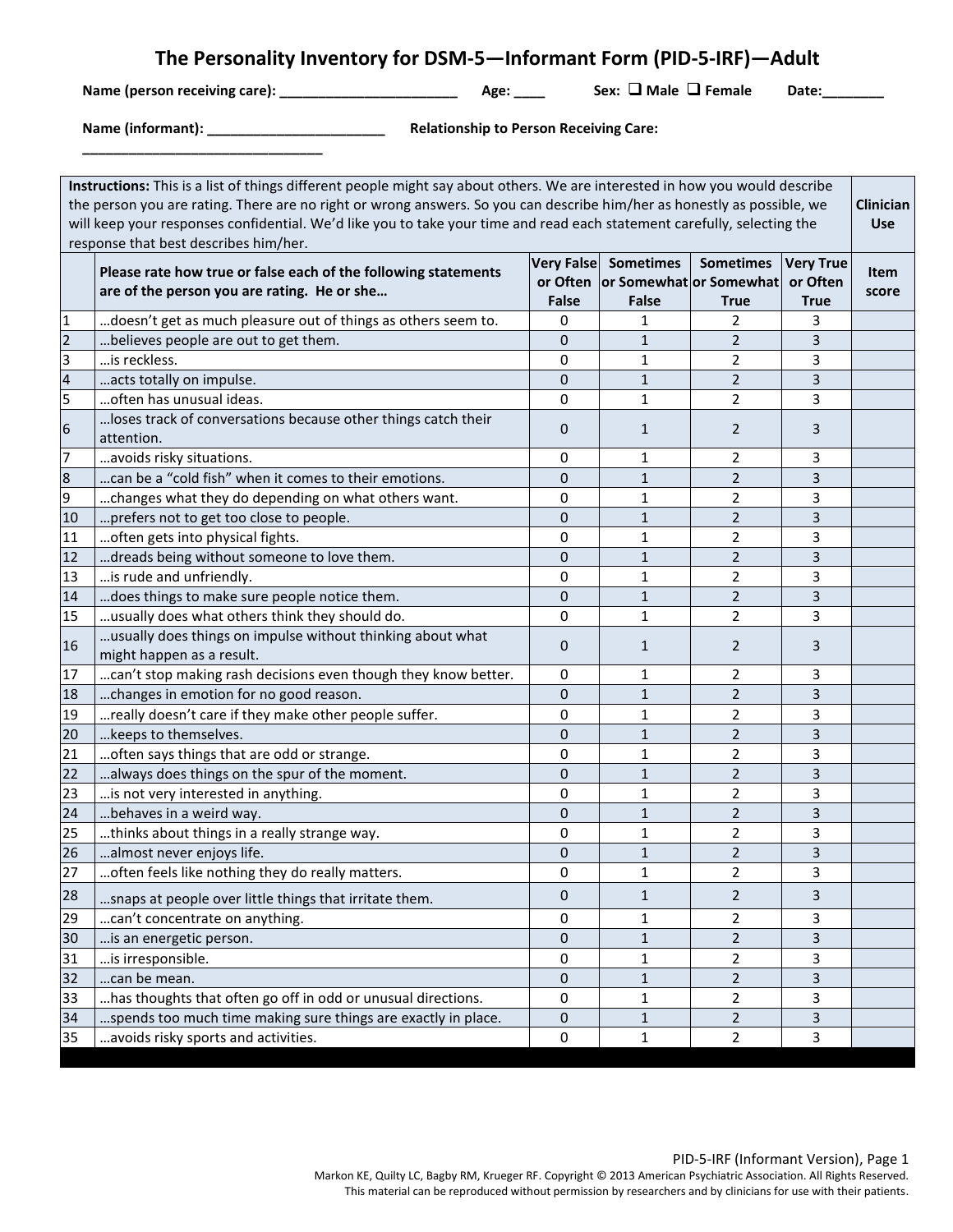Name/ID *(individual receiving care)*: \_\_\_\_\_\_\_\_\_\_\_\_\_\_\_\_\_

# **The Personality Inventory for DSM-5—Informant Form (PID-5-IRF)—Adult,** *continued*

|    | Instructions: Please continue to complete the questionnaire. We are interested in how you would describe the person<br>you are rating. There are no right or wrong answers. So you can describe him/her as honestly as possible, we will keep<br>your responses confidential. We'd like you to take your time and read each statement carefully, selecting the response<br>that best describes him/her. |                                        |                                  |                                                            |                                             |               |  |
|----|---------------------------------------------------------------------------------------------------------------------------------------------------------------------------------------------------------------------------------------------------------------------------------------------------------------------------------------------------------------------------------------------------------|----------------------------------------|----------------------------------|------------------------------------------------------------|---------------------------------------------|---------------|--|
|    | Please rate how true or false each of the following statements<br>are of the person you are rating. He or she                                                                                                                                                                                                                                                                                           | Very False<br>or Often<br><b>False</b> | <b>Sometimes</b><br><b>False</b> | <b>Sometimes</b><br>or Somewhat or Somewhat<br><b>True</b> | <b>Very True</b><br>or Often<br><b>True</b> | Item<br>score |  |
| 36 | seems to have trouble telling the difference between dreams<br>and waking life.                                                                                                                                                                                                                                                                                                                         | 0                                      | 1                                | 2                                                          | 3                                           |               |  |
| 37 | talks about weird sensations (like feeling that parts of their<br>body feel like they're dead or not really them).                                                                                                                                                                                                                                                                                      | $\mathbf{0}$                           | 1                                | 2                                                          | 3                                           |               |  |
| 38 | is easily angered.                                                                                                                                                                                                                                                                                                                                                                                      | 0                                      | 1                                | 2                                                          | 3                                           |               |  |
| 39 | has no limits when it comes to doing dangerous things.                                                                                                                                                                                                                                                                                                                                                  | $\mathbf{0}$                           | 1                                | 2                                                          | 3                                           |               |  |
| 40 | thinks they are just more important than other people.                                                                                                                                                                                                                                                                                                                                                  | 0                                      | 1                                | 2                                                          | 3                                           |               |  |
| 41 | makes up stories about things that happened that are totally<br>untrue.                                                                                                                                                                                                                                                                                                                                 | $\mathbf{0}$                           | 1                                | 2                                                          | 3                                           |               |  |
| 42 | claims strange problems with memory that are difficult to<br>explain.                                                                                                                                                                                                                                                                                                                                   | 0                                      | 1                                | 2                                                          | 3                                           |               |  |
| 43 | does things just to make people admire them.                                                                                                                                                                                                                                                                                                                                                            | $\mathbf{0}$                           | $\mathbf{1}$                     | $\overline{2}$                                             | 3                                           |               |  |
| 44 | reports seeing weird things (like ordinary objects changing<br>shapes).                                                                                                                                                                                                                                                                                                                                 | 0                                      | 1                                | 2                                                          | 3                                           |               |  |
| 45 | doesn't have very long-lasting emotional reactions to things.                                                                                                                                                                                                                                                                                                                                           | $\mathbf 0$                            | $\mathbf{1}$                     | $\overline{2}$                                             | 3                                           |               |  |
| 46 | finds it hard to stop an activity, even when it's time to do so.                                                                                                                                                                                                                                                                                                                                        | 0                                      | 1                                | 2                                                          | 3                                           |               |  |
| 47 | is not good at planning ahead.                                                                                                                                                                                                                                                                                                                                                                          | $\mathbf 0$                            | $\mathbf{1}$                     | $\overline{2}$                                             | 3                                           |               |  |
| 48 | does a lot of things that others consider risky.                                                                                                                                                                                                                                                                                                                                                        | 0                                      | 1                                | $\overline{2}$                                             | 3                                           |               |  |
| 49 | focuses too much on minor details.                                                                                                                                                                                                                                                                                                                                                                      | $\mathbf{0}$                           | $\mathbf{1}$                     | $\overline{2}$                                             | 3                                           |               |  |
| 50 | worries a lot about being alone.                                                                                                                                                                                                                                                                                                                                                                        | 0                                      | 1                                | $\overline{2}$                                             | 3                                           |               |  |
| 51 | has missed out on things because they were busy trying to get<br>something they were doing exactly right.                                                                                                                                                                                                                                                                                               | $\mathbf{0}$                           | $\mathbf{1}$                     | $\overline{2}$                                             | 3                                           |               |  |
| 52 | often has thoughts that don't make sense.                                                                                                                                                                                                                                                                                                                                                               | $\Omega$                               | 1                                | $\overline{2}$                                             | 3                                           |               |  |
| 53 | often makes up things about themselves to help them get<br>what they want.                                                                                                                                                                                                                                                                                                                              | $\mathbf{0}$                           | $\mathbf{1}$                     | 2                                                          | 3                                           |               |  |
| 54 | is not really bothered to see other people get hurt.                                                                                                                                                                                                                                                                                                                                                    | 0                                      | 1                                | 2                                                          | 3                                           |               |  |
| 55 | often says really weird things.                                                                                                                                                                                                                                                                                                                                                                         | 0                                      | 1                                | 2                                                          | 3                                           |               |  |
| 56 | often flatters people in order to get something.                                                                                                                                                                                                                                                                                                                                                        | 0                                      | 1                                | $\overline{2}$                                             | 3                                           |               |  |
| 57 | would rather be in a bad relationship than be alone.                                                                                                                                                                                                                                                                                                                                                    | $\pmb{0}$                              | $\mathbf{1}$                     | $\overline{2}$                                             | 3                                           |               |  |
| 58 | usually thinks before they act.                                                                                                                                                                                                                                                                                                                                                                         | $\Omega$                               | 1                                | $\overline{2}$                                             | 3                                           |               |  |
| 59 | often talks about seeing vivid images (like dreams spilling into<br>waking life).                                                                                                                                                                                                                                                                                                                       | $\mathbf 0$                            | $\mathbf{1}$                     | $\overline{2}$                                             | 3                                           |               |  |
| 60 | keeps approaching things the same way, even when it isn't<br>working.                                                                                                                                                                                                                                                                                                                                   | 0                                      | 1                                | 2                                                          | 3                                           |               |  |
| 61 | is very dissatisfied with themselves.                                                                                                                                                                                                                                                                                                                                                                   | $\mathbf{0}$                           | 1                                | $\overline{2}$                                             | 3                                           |               |  |
| 62 | has much stronger emotional reactions than almost everyone<br>else.                                                                                                                                                                                                                                                                                                                                     | 0                                      | 1                                | 2                                                          | 3                                           |               |  |
| 63 | does what other people tell them to do.                                                                                                                                                                                                                                                                                                                                                                 | 0                                      | $\mathbf{1}$                     | $\overline{2}$                                             | 3                                           |               |  |
| 64 | can't stand being left alone, even for a few hours.                                                                                                                                                                                                                                                                                                                                                     | 0                                      | 1                                | 2                                                          | 3                                           |               |  |
| 65 | thinks too highly of themselves.                                                                                                                                                                                                                                                                                                                                                                        | $\mathbf{0}$                           | 1                                | 2                                                          | 3                                           |               |  |
| 66 | sees the future as really hopeless.                                                                                                                                                                                                                                                                                                                                                                     | 0                                      | 1                                | 2                                                          | 3                                           |               |  |
| 67 | likes to take risks.                                                                                                                                                                                                                                                                                                                                                                                    | $\mathbf{0}$                           | $\mathbf{1}$                     | $\overline{2}$                                             | 3                                           |               |  |
| 68 | can't achieve goals because other things capture their<br>attention.                                                                                                                                                                                                                                                                                                                                    | 0                                      | 1                                | 2                                                          | 3                                           |               |  |
| 69 | doesn't let something being risky stop them from doing it.                                                                                                                                                                                                                                                                                                                                              | $\mathbf 0$                            | 1                                | $\overline{2}$                                             | 3                                           |               |  |
| 70 | is quite odd or unusual.                                                                                                                                                                                                                                                                                                                                                                                | 0                                      | 1                                | $\overline{2}$                                             | 3                                           |               |  |

#### PID-5-IRF (Informant Version), Page 2

Markon KE, Quilty LC, Bagby RM, Krueger RF. Copyright © 2013 American Psychiatric Association. All Rights Reserved. This material can be reproduced without permission by researchers and by clinicians for use with their patients.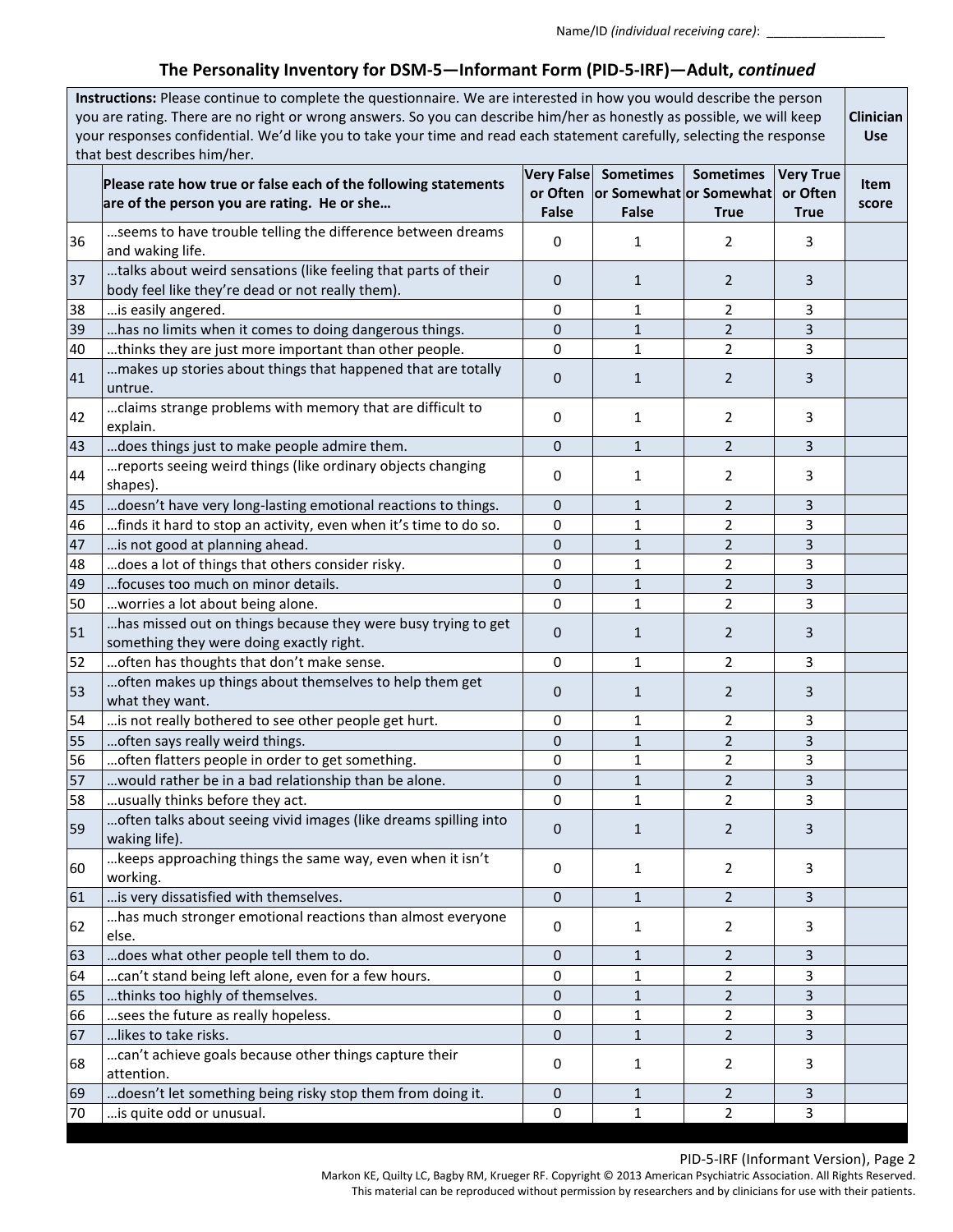Name/ID *(child receiving care)*: \_\_\_\_\_\_\_\_\_\_\_\_\_\_\_\_\_

# **The Personality Inventory for DSM-5—Informant Form (PID-5-IRF)—Adult,** *continued*

| Instructions: Please continue to complete the questionnaire. We are interested in how you would describe the person<br>you are rating. There are no right or wrong answers. So you can describe him/her as honestly as possible, we will keep<br>your responses confidential. We'd like you to take your time and read each statement carefully, selecting the response<br>that best describes him/her. |                                                                                                               |                  |                                                                          |                                 |                                             |               |
|---------------------------------------------------------------------------------------------------------------------------------------------------------------------------------------------------------------------------------------------------------------------------------------------------------------------------------------------------------------------------------------------------------|---------------------------------------------------------------------------------------------------------------|------------------|--------------------------------------------------------------------------|---------------------------------|---------------------------------------------|---------------|
|                                                                                                                                                                                                                                                                                                                                                                                                         | Please rate how true or false each of the following statements<br>are of the person you are rating. He or she | <b>False</b>     | Very False Sometimes<br>or Often or Somewhat or Somewhat<br><b>False</b> | <b>Sometimes</b><br><b>True</b> | <b>Very True</b><br>or Often<br><b>True</b> | Item<br>score |
| 71                                                                                                                                                                                                                                                                                                                                                                                                      | has strange and unpredictable thoughts.                                                                       | 0                | 1                                                                        | 2                               | 3                                           |               |
| 72                                                                                                                                                                                                                                                                                                                                                                                                      | doesn't care about other people's feelings.                                                                   | 0                | $\mathbf{1}$                                                             | $\overline{2}$                  | 3                                           |               |
| 73                                                                                                                                                                                                                                                                                                                                                                                                      | disregards others to get what they want.                                                                      | $\mathbf 0$      | 1                                                                        | $\overline{2}$                  | 3                                           |               |
| 74                                                                                                                                                                                                                                                                                                                                                                                                      | loves getting the attention of other people.                                                                  | 0                | $\mathbf{1}$                                                             | $\overline{2}$                  | 3                                           |               |
| 75                                                                                                                                                                                                                                                                                                                                                                                                      | goes out of their way to avoid any kind of group activity.                                                    | 0                | 1                                                                        | $\overline{2}$                  | 3                                           |               |
| 76                                                                                                                                                                                                                                                                                                                                                                                                      | can be sneaky if it means getting what they want.                                                             | 0                | 1                                                                        | $\overline{2}$                  | 3                                           |               |
| 77                                                                                                                                                                                                                                                                                                                                                                                                      | often seems to see things as unfamiliar or strange.                                                           | 0                | 1                                                                        | $\overline{2}$                  | 3                                           |               |
| 78                                                                                                                                                                                                                                                                                                                                                                                                      | finds it hard to shift from one activity to another.                                                          | 0                | $\mathbf{1}$                                                             | 2                               | 3                                           |               |
| 79                                                                                                                                                                                                                                                                                                                                                                                                      | worries a lot about terrible things that might happen.                                                        | 0                | 1                                                                        | $\overline{2}$                  | 3                                           |               |
| 80                                                                                                                                                                                                                                                                                                                                                                                                      | has trouble changing how they are doing something even if<br>what they are doing isn't going well.            | $\mathbf 0$      | $\mathbf{1}$                                                             | 2                               | 3                                           |               |
| 81                                                                                                                                                                                                                                                                                                                                                                                                      | thinks the world would be better off if they were dead.                                                       | $\mathbf 0$      | 1                                                                        | 2                               | 3                                           |               |
| 82                                                                                                                                                                                                                                                                                                                                                                                                      | keeps their distance from people.                                                                             | $\mathbf{0}$     | 1                                                                        | 2                               | 3                                           |               |
| 83                                                                                                                                                                                                                                                                                                                                                                                                      | often can't seem to control what they think about.                                                            | 0                | 1                                                                        | 2                               | 3                                           |               |
| 84                                                                                                                                                                                                                                                                                                                                                                                                      | doesn't get emotional.                                                                                        | 0                | 1                                                                        | 2                               | 3                                           |               |
| 85                                                                                                                                                                                                                                                                                                                                                                                                      | resents being told what to do, even by people in charge.                                                      | 0                | 1                                                                        | $\overline{2}$                  | 3                                           |               |
| 86                                                                                                                                                                                                                                                                                                                                                                                                      | often seems ashamed about little things.                                                                      | 0                | $\mathbf{1}$                                                             | $\overline{2}$                  | 3                                           |               |
| 87                                                                                                                                                                                                                                                                                                                                                                                                      | avoids anything that might be even a little bit dangerous.                                                    | $\mathbf 0$      | 1                                                                        | $\overline{2}$                  | 3                                           |               |
| 88                                                                                                                                                                                                                                                                                                                                                                                                      | has trouble pursuing specific goals even for short periods of<br>time.                                        | 0                | 1                                                                        | 2                               | 3                                           |               |
| 89                                                                                                                                                                                                                                                                                                                                                                                                      | prefers to keep romance out of their life.                                                                    | 0                | 1                                                                        | 2                               | 3                                           |               |
| 90                                                                                                                                                                                                                                                                                                                                                                                                      | would never harm another person.                                                                              | 0                | $\mathbf{1}$                                                             | $\overline{2}$                  | 3                                           |               |
| 91                                                                                                                                                                                                                                                                                                                                                                                                      | doesn't show emotions strongly.                                                                               | 0                | 1                                                                        | $\overline{2}$                  | 3                                           |               |
| 92                                                                                                                                                                                                                                                                                                                                                                                                      | has a very short temper.                                                                                      | $\mathbf{0}$     | $\mathbf{1}$                                                             | $\overline{2}$                  | 3                                           |               |
| 93                                                                                                                                                                                                                                                                                                                                                                                                      | often worries that something bad will happen due to mistakes<br>they made in the past.                        | $\mathbf 0$      | 1                                                                        | 2                               | 3                                           |               |
| 94                                                                                                                                                                                                                                                                                                                                                                                                      | thinks they have unusual abilities (like sometimes knowing<br>exactly what someone is thinking).              | $\mathbf 0$      | 1                                                                        | 2                               | 3                                           |               |
| 95                                                                                                                                                                                                                                                                                                                                                                                                      | is very nervous about the future.                                                                             | 0                | 1                                                                        | 2                               | 3                                           |               |
| 96                                                                                                                                                                                                                                                                                                                                                                                                      | enjoys being in love.                                                                                         | 0                | $\mathbf{1}$                                                             | $\overline{2}$                  | 3                                           |               |
| 97                                                                                                                                                                                                                                                                                                                                                                                                      | prefers to play it safe rather than take unnecessary chances.                                                 | 0                | 1                                                                        | $\overline{2}$                  | 3                                           |               |
| 98                                                                                                                                                                                                                                                                                                                                                                                                      | sometimes hears things that aren't really there.                                                              | $\mathbf 0$      | $\mathbf{1}$                                                             | $\overline{2}$                  | 3                                           |               |
| 99                                                                                                                                                                                                                                                                                                                                                                                                      | gets fixated on certain things and can't stop.                                                                | 0                | 1                                                                        | $\overline{2}$                  | 3                                           |               |
| 100                                                                                                                                                                                                                                                                                                                                                                                                     | is difficult to read emotionally.                                                                             | $\mathbf 0$      | $\mathbf{1}$                                                             | $\overline{2}$                  | 3                                           |               |
| 101                                                                                                                                                                                                                                                                                                                                                                                                     | is a highly emotional person.                                                                                 | 0                | 1                                                                        | $\overline{2}$                  | 3                                           |               |
| 102                                                                                                                                                                                                                                                                                                                                                                                                     | worries about others taking advantage of them.                                                                | $\mathbf 0$      | 1                                                                        | 2                               | 3                                           |               |
| 103                                                                                                                                                                                                                                                                                                                                                                                                     | often feels like a failure.                                                                                   | 0                | 1                                                                        | 2                               | 3                                           |               |
| 104                                                                                                                                                                                                                                                                                                                                                                                                     | finds it simply not acceptable if they do not do something<br>absolutely perfectly.                           | $\mathbf 0$      | $\mathbf{1}$                                                             | 2                               | 3                                           |               |
| 105                                                                                                                                                                                                                                                                                                                                                                                                     | often has unusual experiences, such as sensing the presence<br>of someone who isn't actually there.           | 0                | 1                                                                        | $\overline{2}$                  | 3                                           |               |
| 106                                                                                                                                                                                                                                                                                                                                                                                                     | is good at making people do what they want them to do.                                                        | $\boldsymbol{0}$ | 1                                                                        | 2                               | 3                                           |               |
| 107                                                                                                                                                                                                                                                                                                                                                                                                     | breaks off relationships if they start to get close.                                                          | 0                | 1                                                                        | $\overline{2}$                  | 3                                           |               |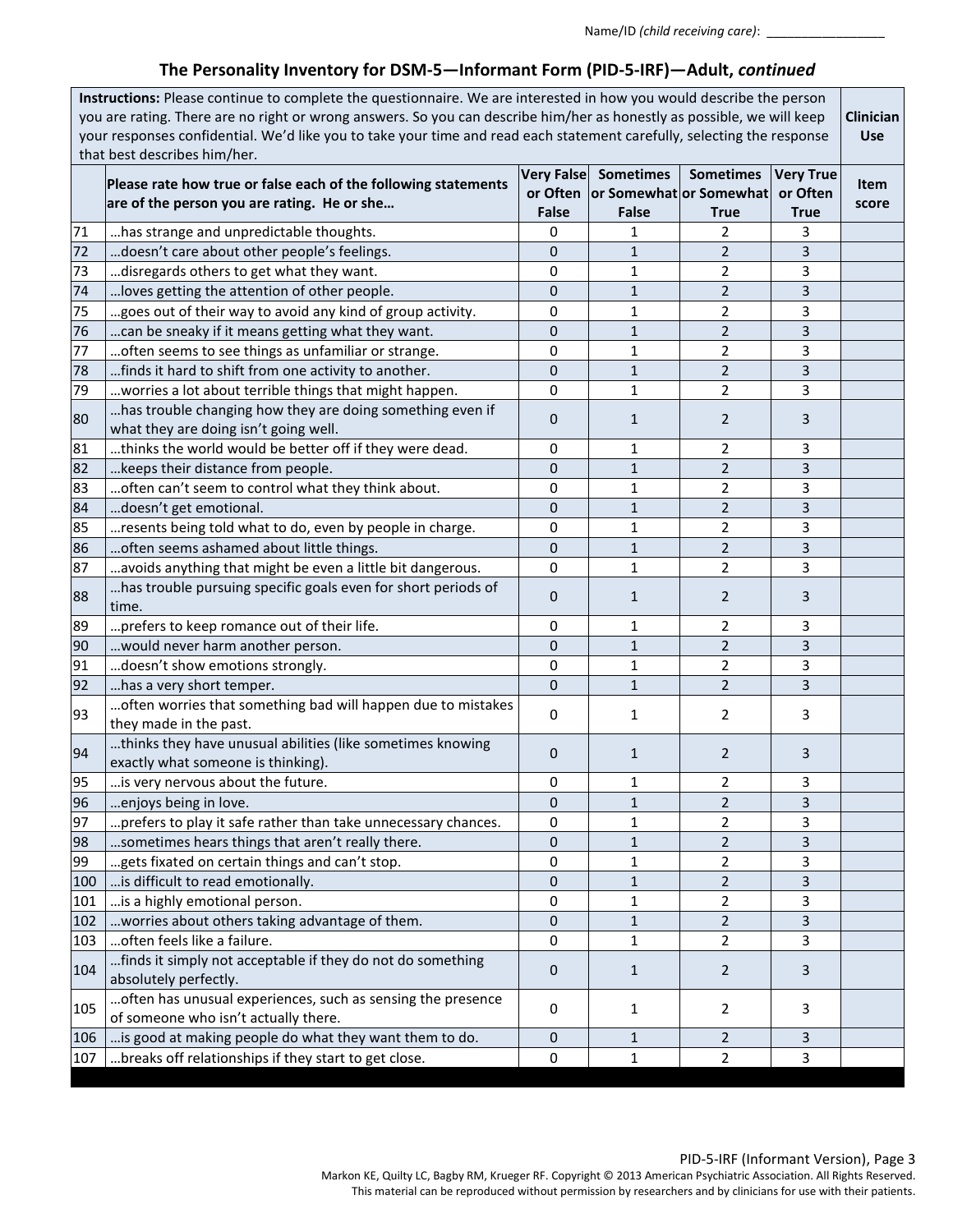# **The Personality Inventory for DSM-5—Informant Form (PID-5-IRF)—Adult,** *continued*

|     | Instructions: Please continue to complete the questionnaire. We are interested in how you would describe the person<br>you are rating. There are no right or wrong answers. So you can describe him/her as honestly as possible, we will keep |              |                         |                  |                  |       |  |
|-----|-----------------------------------------------------------------------------------------------------------------------------------------------------------------------------------------------------------------------------------------------|--------------|-------------------------|------------------|------------------|-------|--|
|     | your responses confidential. We'd like you to take your time and read each statement carefully, selecting the response                                                                                                                        |              |                         |                  |                  |       |  |
|     | <b>Use</b><br>that best describes him/her.                                                                                                                                                                                                    |              |                         |                  |                  |       |  |
|     |                                                                                                                                                                                                                                               |              | Very False Sometimes    | <b>Sometimes</b> | <b>Very True</b> |       |  |
|     | Please rate how true or false each of the following statements                                                                                                                                                                                | or Often     | or Somewhat or Somewhat |                  | or Often         | Item  |  |
|     | are of the person you are rating. He or she                                                                                                                                                                                                   | <b>False</b> | False                   | True             | <b>True</b>      | score |  |
| 108 | is always worrying about something.                                                                                                                                                                                                           | 0            | 1                       | 2                | 3                |       |  |
| 109 | worries about almost everything.                                                                                                                                                                                                              | $\mathbf{0}$ | 1                       | 2                | 3                |       |  |
| 110 | likes standing out in a crowd.                                                                                                                                                                                                                | 0            | 1                       | 2                | 3                |       |  |
| 111 | doesn't mind a little risk now and then.                                                                                                                                                                                                      | $\mathbf{0}$ | $\mathbf{1}$            | 2                | 3                |       |  |
| 112 | often displays bold behavior that grabs peoples' attention.                                                                                                                                                                                   | 0            | 1                       | 2                | 3                |       |  |
| 113 | thinks they are better than almost everyone else.                                                                                                                                                                                             | 0            | $\mathbf{1}$            | 2                | 3                |       |  |
| 114 | has a need to have everything all arranged.                                                                                                                                                                                                   | 0            | 1                       | 2                | 3                |       |  |
| 115 | always makes sure they get back at people who wrong them.                                                                                                                                                                                     | $\mathbf{0}$ | $\mathbf{1}$            | $\overline{2}$   | 3                |       |  |
| 116 | is always on his/her guard for someone trying to trick or harm<br>them.                                                                                                                                                                       | $\mathbf 0$  | 1                       | 2                | 3                |       |  |
| 117 | has trouble keeping their mind focused on what needs to be<br>done.                                                                                                                                                                           | 0            | $\mathbf{1}$            | 2                | 3                |       |  |
| 118 | talks about suicide a lot.                                                                                                                                                                                                                    | 0            | 1                       | 2                | 3                |       |  |
| 119 | is just not very interested in having sexual relationships.                                                                                                                                                                                   | $\mathbf{0}$ | $\mathbf{1}$            | $\overline{2}$   | 3                |       |  |
| 120 | gets stuck on things a lot.                                                                                                                                                                                                                   | 0            | 1                       | 2                | 3                |       |  |
| 121 | gets emotional easily, often for very little reason.                                                                                                                                                                                          | 0            | $\mathbf{1}$            | 2                | 3                |       |  |
| 122 | insists on absolute perfection in everything they do even<br>though it drives other people crazy.                                                                                                                                             | 0            | 1                       | 2                | 3                |       |  |
| 123 | almost never feels happy about their day-to-day activities.                                                                                                                                                                                   | 0            | 1                       | $\overline{2}$   | 3                |       |  |
| 124 | finds sweet-talking others helps them get what they want.                                                                                                                                                                                     | 0            | 1                       | 2                | 3                |       |  |
| 125 | sometimes exaggerates or lies about themselves to get<br>ahead.                                                                                                                                                                               | 0            | $\mathbf{1}$            | 2                | 3                |       |  |
| 126 | fears being alone in life more than anything else.                                                                                                                                                                                            | 0            | 1                       | 2                | 3                |       |  |
| 127 | gets stuck on one way of doing things, even when it's clear it<br>won't work.                                                                                                                                                                 | 0            | 1                       | 2                | 3                |       |  |
| 128 | is often pretty careless with their own and others' things.                                                                                                                                                                                   | 0            | 1                       | 2                | 3                |       |  |
| 129 | is a very anxious person.                                                                                                                                                                                                                     | 0            | 1                       | 2                | 3                |       |  |
| 130 | thinks people are basically trustworthy.                                                                                                                                                                                                      | 0            | 1                       | 2                | 3                |       |  |
| 131 | is easily distracted.                                                                                                                                                                                                                         | 0            | 1                       | $\overline{2}$   | 3                |       |  |
| 132 | often thinks they are being mistreated.                                                                                                                                                                                                       | 0            | 1                       | $\overline{2}$   | 3                |       |  |
| 133 | doesn't hesitate to cheat if it gets them ahead.                                                                                                                                                                                              | 0            | 1                       | 2                | 3                |       |  |
| 134 | checks things several times to make sure they are perfect.                                                                                                                                                                                    | 0            | 1                       | 2                | 3                |       |  |
| 135 | doesn't like spending time with others.                                                                                                                                                                                                       | $\mathbf{0}$ | $\mathbf{1}$            | $\overline{2}$   | 3                |       |  |
| 136 | feels compelled to go on with things even when it makes little<br>sense to do so.                                                                                                                                                             | 0            | 1                       | 2                | 3                |       |  |
| 137 | has emotions that can change from moment to moment.                                                                                                                                                                                           | 0            | 1                       | 2                | 3                |       |  |
| 138 | has seen things that weren't really there.                                                                                                                                                                                                    | 0            | 1                       | 2                | 3                |       |  |
| 139 | believes it is important that things are done in a certain way.                                                                                                                                                                               | 0            | $\mathbf{1}$            | 2                | 3                |       |  |
| 140 | always expects the worst to happen.                                                                                                                                                                                                           | 0            | 1                       | 2                | 3                |       |  |
| 141 | tries to tell the truth even when it's hard.                                                                                                                                                                                                  | 0            | $\mathbf{1}$            | 2                | 3                |       |  |
| 142 | believes that some people can move things with their minds.                                                                                                                                                                                   | 0            | 1                       | $\overline{2}$   | 3                |       |  |
| 143 | can't focus on things for very long.                                                                                                                                                                                                          | 0            | $\mathbf{1}$            | 2                | 3                |       |  |
| 144 | steers clear of romantic relationships.                                                                                                                                                                                                       | 0            | 1                       | 2                | 3                |       |  |
| 145 | is not interested in making friends.                                                                                                                                                                                                          | $\pmb{0}$    | $1\,$                   | 2                | 3                |       |  |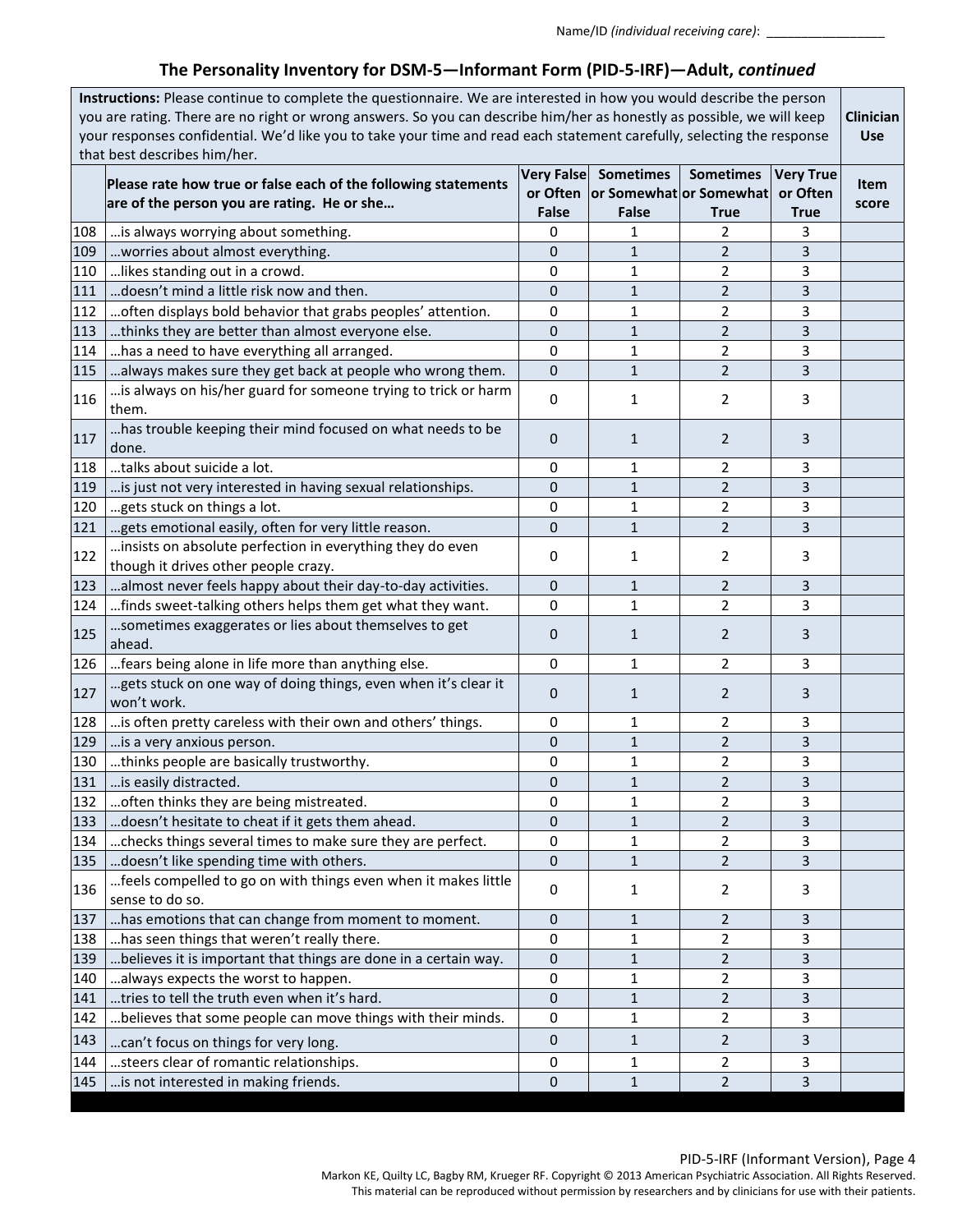Name/ID *(child receiving care)*: \_\_\_\_\_\_\_\_\_\_\_\_\_\_\_\_\_

# **The Personality Inventory for DSM-5—Informant Form (PID-5-IRF)—Adult,** *continued*

| Very False Sometimes<br>Please rate how true or false each of the following statements<br>or Often   or Somewhat   or Somewhat<br>or Often<br>are of the person you are rating. He or she<br>False<br><b>False</b><br><b>True</b><br><b>True</b><br>says as little as possible when dealing with people.<br>0<br>146<br>2<br>3<br>1<br>$\mathbf 0$<br>$\overline{2}$<br>$\mathbf{1}$<br>3<br>thinks they are useless as a person.<br>147<br>will do just about anything to keep someone from<br>148<br>1<br>2<br>3<br>0<br>abandoning them.<br>thinks they can influence people by literally sending their<br>149<br>0<br>$\mathbf{1}$<br>2<br>3<br>thoughts to them.<br>150 thinks that life looks pretty bleak.<br>0<br>2<br>3<br>1<br>thinks about things in odd ways that don't make sense to<br>151<br>$\mathbf{0}$<br>2<br>3<br>1<br>most people.<br>doesn't care if their actions hurt others.<br>2<br>152<br>0<br>$\mathbf{1}$<br>3<br>sometimes thinks their thoughts are being "controlled" by<br>153<br>0<br>$\mathbf{1}$<br>2<br>3<br>someone else.<br>really lives life to the fullest.<br>$\mathbf 0$<br>3<br>1<br>2<br>154<br>155<br>$\mathbf{0}$<br>$\mathbf{1}$<br>2<br>3<br>seems to make promises that they don't intend to keep.<br>does not seem to feel good about anything.<br>0<br>2<br>3<br>156<br>1<br>gets irritated easily by all sorts of things.<br>157<br>$\mathbf{0}$<br>2<br>3<br>1<br>does what they want regardless of how unsafe it might be.<br>158<br>0<br>2<br>3<br>1<br>159<br>often forgets to pay their bills.<br>$\mathbf{0}$<br>$\overline{2}$<br>3<br>$\mathbf{1}$<br>160<br>doesn't like to get too close to people.<br>0<br>3<br>1<br>2<br>$\mathbf{0}$<br>$\overline{2}$<br>161<br>is good at conning people.<br>$\mathbf{1}$<br>3<br>finds everything pointless.<br>0<br>3<br>162<br>2<br>1<br>163<br>never takes risks.<br>$\mathbf{0}$<br>$\overline{2}$<br>$\mathbf{1}$<br>3<br>2<br>3<br>164<br>gets emotional over every little thing.<br>0<br>1<br>$\overline{2}$<br>165<br>believes it is no big deal if they hurt other peoples' feelings.<br>$\mathbf{0}$<br>$\mathbf{1}$<br>3<br>never shows emotions to others.<br>166<br>2<br>3<br>0<br>1<br>often feels just miserable.<br>167<br>$\mathbf{0}$<br>$\overline{2}$<br>3<br>$\mathbf{1}$<br>feels worthless as a person.<br>168<br>0<br>2<br>3<br>1<br>$\overline{2}$<br>0<br>$\mathbf{1}$<br>3<br>169<br>is usually pretty hostile.<br>170  has skipped town to avoid responsibilities.<br>$\overline{\mathbf{c}}$<br>3<br>0<br>$\mathbf 1$<br>$\overline{2}$<br>$\Omega$<br>$1\,$<br>3<br>171<br>has a number of odd quirks or habits.<br>likes being a person who gets noticed.<br>172<br>0<br>$\mathbf{1}$<br>2<br>3<br>is always fearful or on edge about bad things that might<br>173<br>0<br>1<br>2<br>3<br>happen.<br>174<br>never wants to be alone.<br>0<br>$\mathbf{1}$<br>$\overline{2}$<br>3<br>keeps trying to make things perfect, even when they have<br>175<br>$\mathbf 0$<br>2<br>3<br>1<br>gotten them as good as they're likely to get.<br>mentions that they will commit suicide sooner or later.<br>176<br>0<br>2<br>3<br>1<br>exaggerates their own achievements.<br>$\pmb{0}$<br>$\overline{2}$<br>177<br>$\mathbf{1}$<br>3<br>178<br>can certainly turn on the charm if they need to get their way.<br>0<br>$\overline{2}$<br>1<br>3<br>has unpredictable emotions.<br>$\boldsymbol{0}$<br>$\overline{2}$<br>3<br>179<br>$\mathbf{1}$<br>doesn't deal with people unless they have to.<br>180<br>0<br>1<br>2<br>3<br>doesn't care about other peoples' problems.<br>0<br>$\overline{2}$<br>3<br>181<br>1<br>doesn't react much to things that seem to make others<br>182<br>0<br>1<br>2<br>3<br>emotional. | Instructions: Please continue to complete the questionnaire. We are interested in how you would describe the person<br>you are rating. There are no right or wrong answers. So you can describe him/her as honestly as possible, we will keep<br>your responses confidential. We'd like you to take your time and read each statement carefully, selecting the response<br>that best describes him/her. |                                                   |           |              |                  |                  |                      |
|------------------------------------------------------------------------------------------------------------------------------------------------------------------------------------------------------------------------------------------------------------------------------------------------------------------------------------------------------------------------------------------------------------------------------------------------------------------------------------------------------------------------------------------------------------------------------------------------------------------------------------------------------------------------------------------------------------------------------------------------------------------------------------------------------------------------------------------------------------------------------------------------------------------------------------------------------------------------------------------------------------------------------------------------------------------------------------------------------------------------------------------------------------------------------------------------------------------------------------------------------------------------------------------------------------------------------------------------------------------------------------------------------------------------------------------------------------------------------------------------------------------------------------------------------------------------------------------------------------------------------------------------------------------------------------------------------------------------------------------------------------------------------------------------------------------------------------------------------------------------------------------------------------------------------------------------------------------------------------------------------------------------------------------------------------------------------------------------------------------------------------------------------------------------------------------------------------------------------------------------------------------------------------------------------------------------------------------------------------------------------------------------------------------------------------------------------------------------------------------------------------------------------------------------------------------------------------------------------------------------------------------------------------------------------------------------------------------------------------------------------------------------------------------------------------------------------------------------------------------------------------------------------------------------------------------------------------------------------------------------------------------------------------------------------------------------------------------------------------------------------------------------------------------------------------------------------------------------------------------------------------------------------------------------------------------------------------------------------------------------------------------------------------------------------------------------------------------------------------------------------------------------------------------------------------------------------------------------------------------------------------------------------------------------------------------------------------------------------------------------|---------------------------------------------------------------------------------------------------------------------------------------------------------------------------------------------------------------------------------------------------------------------------------------------------------------------------------------------------------------------------------------------------------|---------------------------------------------------|-----------|--------------|------------------|------------------|----------------------|
|                                                                                                                                                                                                                                                                                                                                                                                                                                                                                                                                                                                                                                                                                                                                                                                                                                                                                                                                                                                                                                                                                                                                                                                                                                                                                                                                                                                                                                                                                                                                                                                                                                                                                                                                                                                                                                                                                                                                                                                                                                                                                                                                                                                                                                                                                                                                                                                                                                                                                                                                                                                                                                                                                                                                                                                                                                                                                                                                                                                                                                                                                                                                                                                                                                                                                                                                                                                                                                                                                                                                                                                                                                                                                                                                                |                                                                                                                                                                                                                                                                                                                                                                                                         |                                                   |           |              | <b>Sometimes</b> | <b>Very True</b> | <b>Item</b><br>score |
|                                                                                                                                                                                                                                                                                                                                                                                                                                                                                                                                                                                                                                                                                                                                                                                                                                                                                                                                                                                                                                                                                                                                                                                                                                                                                                                                                                                                                                                                                                                                                                                                                                                                                                                                                                                                                                                                                                                                                                                                                                                                                                                                                                                                                                                                                                                                                                                                                                                                                                                                                                                                                                                                                                                                                                                                                                                                                                                                                                                                                                                                                                                                                                                                                                                                                                                                                                                                                                                                                                                                                                                                                                                                                                                                                |                                                                                                                                                                                                                                                                                                                                                                                                         |                                                   |           |              |                  |                  |                      |
|                                                                                                                                                                                                                                                                                                                                                                                                                                                                                                                                                                                                                                                                                                                                                                                                                                                                                                                                                                                                                                                                                                                                                                                                                                                                                                                                                                                                                                                                                                                                                                                                                                                                                                                                                                                                                                                                                                                                                                                                                                                                                                                                                                                                                                                                                                                                                                                                                                                                                                                                                                                                                                                                                                                                                                                                                                                                                                                                                                                                                                                                                                                                                                                                                                                                                                                                                                                                                                                                                                                                                                                                                                                                                                                                                |                                                                                                                                                                                                                                                                                                                                                                                                         |                                                   |           |              |                  |                  |                      |
|                                                                                                                                                                                                                                                                                                                                                                                                                                                                                                                                                                                                                                                                                                                                                                                                                                                                                                                                                                                                                                                                                                                                                                                                                                                                                                                                                                                                                                                                                                                                                                                                                                                                                                                                                                                                                                                                                                                                                                                                                                                                                                                                                                                                                                                                                                                                                                                                                                                                                                                                                                                                                                                                                                                                                                                                                                                                                                                                                                                                                                                                                                                                                                                                                                                                                                                                                                                                                                                                                                                                                                                                                                                                                                                                                |                                                                                                                                                                                                                                                                                                                                                                                                         |                                                   |           |              |                  |                  |                      |
|                                                                                                                                                                                                                                                                                                                                                                                                                                                                                                                                                                                                                                                                                                                                                                                                                                                                                                                                                                                                                                                                                                                                                                                                                                                                                                                                                                                                                                                                                                                                                                                                                                                                                                                                                                                                                                                                                                                                                                                                                                                                                                                                                                                                                                                                                                                                                                                                                                                                                                                                                                                                                                                                                                                                                                                                                                                                                                                                                                                                                                                                                                                                                                                                                                                                                                                                                                                                                                                                                                                                                                                                                                                                                                                                                |                                                                                                                                                                                                                                                                                                                                                                                                         |                                                   |           |              |                  |                  |                      |
|                                                                                                                                                                                                                                                                                                                                                                                                                                                                                                                                                                                                                                                                                                                                                                                                                                                                                                                                                                                                                                                                                                                                                                                                                                                                                                                                                                                                                                                                                                                                                                                                                                                                                                                                                                                                                                                                                                                                                                                                                                                                                                                                                                                                                                                                                                                                                                                                                                                                                                                                                                                                                                                                                                                                                                                                                                                                                                                                                                                                                                                                                                                                                                                                                                                                                                                                                                                                                                                                                                                                                                                                                                                                                                                                                |                                                                                                                                                                                                                                                                                                                                                                                                         |                                                   |           |              |                  |                  |                      |
|                                                                                                                                                                                                                                                                                                                                                                                                                                                                                                                                                                                                                                                                                                                                                                                                                                                                                                                                                                                                                                                                                                                                                                                                                                                                                                                                                                                                                                                                                                                                                                                                                                                                                                                                                                                                                                                                                                                                                                                                                                                                                                                                                                                                                                                                                                                                                                                                                                                                                                                                                                                                                                                                                                                                                                                                                                                                                                                                                                                                                                                                                                                                                                                                                                                                                                                                                                                                                                                                                                                                                                                                                                                                                                                                                |                                                                                                                                                                                                                                                                                                                                                                                                         |                                                   |           |              |                  |                  |                      |
|                                                                                                                                                                                                                                                                                                                                                                                                                                                                                                                                                                                                                                                                                                                                                                                                                                                                                                                                                                                                                                                                                                                                                                                                                                                                                                                                                                                                                                                                                                                                                                                                                                                                                                                                                                                                                                                                                                                                                                                                                                                                                                                                                                                                                                                                                                                                                                                                                                                                                                                                                                                                                                                                                                                                                                                                                                                                                                                                                                                                                                                                                                                                                                                                                                                                                                                                                                                                                                                                                                                                                                                                                                                                                                                                                |                                                                                                                                                                                                                                                                                                                                                                                                         |                                                   |           |              |                  |                  |                      |
|                                                                                                                                                                                                                                                                                                                                                                                                                                                                                                                                                                                                                                                                                                                                                                                                                                                                                                                                                                                                                                                                                                                                                                                                                                                                                                                                                                                                                                                                                                                                                                                                                                                                                                                                                                                                                                                                                                                                                                                                                                                                                                                                                                                                                                                                                                                                                                                                                                                                                                                                                                                                                                                                                                                                                                                                                                                                                                                                                                                                                                                                                                                                                                                                                                                                                                                                                                                                                                                                                                                                                                                                                                                                                                                                                |                                                                                                                                                                                                                                                                                                                                                                                                         |                                                   |           |              |                  |                  |                      |
|                                                                                                                                                                                                                                                                                                                                                                                                                                                                                                                                                                                                                                                                                                                                                                                                                                                                                                                                                                                                                                                                                                                                                                                                                                                                                                                                                                                                                                                                                                                                                                                                                                                                                                                                                                                                                                                                                                                                                                                                                                                                                                                                                                                                                                                                                                                                                                                                                                                                                                                                                                                                                                                                                                                                                                                                                                                                                                                                                                                                                                                                                                                                                                                                                                                                                                                                                                                                                                                                                                                                                                                                                                                                                                                                                |                                                                                                                                                                                                                                                                                                                                                                                                         |                                                   |           |              |                  |                  |                      |
|                                                                                                                                                                                                                                                                                                                                                                                                                                                                                                                                                                                                                                                                                                                                                                                                                                                                                                                                                                                                                                                                                                                                                                                                                                                                                                                                                                                                                                                                                                                                                                                                                                                                                                                                                                                                                                                                                                                                                                                                                                                                                                                                                                                                                                                                                                                                                                                                                                                                                                                                                                                                                                                                                                                                                                                                                                                                                                                                                                                                                                                                                                                                                                                                                                                                                                                                                                                                                                                                                                                                                                                                                                                                                                                                                |                                                                                                                                                                                                                                                                                                                                                                                                         |                                                   |           |              |                  |                  |                      |
|                                                                                                                                                                                                                                                                                                                                                                                                                                                                                                                                                                                                                                                                                                                                                                                                                                                                                                                                                                                                                                                                                                                                                                                                                                                                                                                                                                                                                                                                                                                                                                                                                                                                                                                                                                                                                                                                                                                                                                                                                                                                                                                                                                                                                                                                                                                                                                                                                                                                                                                                                                                                                                                                                                                                                                                                                                                                                                                                                                                                                                                                                                                                                                                                                                                                                                                                                                                                                                                                                                                                                                                                                                                                                                                                                |                                                                                                                                                                                                                                                                                                                                                                                                         |                                                   |           |              |                  |                  |                      |
|                                                                                                                                                                                                                                                                                                                                                                                                                                                                                                                                                                                                                                                                                                                                                                                                                                                                                                                                                                                                                                                                                                                                                                                                                                                                                                                                                                                                                                                                                                                                                                                                                                                                                                                                                                                                                                                                                                                                                                                                                                                                                                                                                                                                                                                                                                                                                                                                                                                                                                                                                                                                                                                                                                                                                                                                                                                                                                                                                                                                                                                                                                                                                                                                                                                                                                                                                                                                                                                                                                                                                                                                                                                                                                                                                |                                                                                                                                                                                                                                                                                                                                                                                                         |                                                   |           |              |                  |                  |                      |
|                                                                                                                                                                                                                                                                                                                                                                                                                                                                                                                                                                                                                                                                                                                                                                                                                                                                                                                                                                                                                                                                                                                                                                                                                                                                                                                                                                                                                                                                                                                                                                                                                                                                                                                                                                                                                                                                                                                                                                                                                                                                                                                                                                                                                                                                                                                                                                                                                                                                                                                                                                                                                                                                                                                                                                                                                                                                                                                                                                                                                                                                                                                                                                                                                                                                                                                                                                                                                                                                                                                                                                                                                                                                                                                                                |                                                                                                                                                                                                                                                                                                                                                                                                         |                                                   |           |              |                  |                  |                      |
|                                                                                                                                                                                                                                                                                                                                                                                                                                                                                                                                                                                                                                                                                                                                                                                                                                                                                                                                                                                                                                                                                                                                                                                                                                                                                                                                                                                                                                                                                                                                                                                                                                                                                                                                                                                                                                                                                                                                                                                                                                                                                                                                                                                                                                                                                                                                                                                                                                                                                                                                                                                                                                                                                                                                                                                                                                                                                                                                                                                                                                                                                                                                                                                                                                                                                                                                                                                                                                                                                                                                                                                                                                                                                                                                                |                                                                                                                                                                                                                                                                                                                                                                                                         |                                                   |           |              |                  |                  |                      |
|                                                                                                                                                                                                                                                                                                                                                                                                                                                                                                                                                                                                                                                                                                                                                                                                                                                                                                                                                                                                                                                                                                                                                                                                                                                                                                                                                                                                                                                                                                                                                                                                                                                                                                                                                                                                                                                                                                                                                                                                                                                                                                                                                                                                                                                                                                                                                                                                                                                                                                                                                                                                                                                                                                                                                                                                                                                                                                                                                                                                                                                                                                                                                                                                                                                                                                                                                                                                                                                                                                                                                                                                                                                                                                                                                |                                                                                                                                                                                                                                                                                                                                                                                                         |                                                   |           |              |                  |                  |                      |
|                                                                                                                                                                                                                                                                                                                                                                                                                                                                                                                                                                                                                                                                                                                                                                                                                                                                                                                                                                                                                                                                                                                                                                                                                                                                                                                                                                                                                                                                                                                                                                                                                                                                                                                                                                                                                                                                                                                                                                                                                                                                                                                                                                                                                                                                                                                                                                                                                                                                                                                                                                                                                                                                                                                                                                                                                                                                                                                                                                                                                                                                                                                                                                                                                                                                                                                                                                                                                                                                                                                                                                                                                                                                                                                                                |                                                                                                                                                                                                                                                                                                                                                                                                         |                                                   |           |              |                  |                  |                      |
|                                                                                                                                                                                                                                                                                                                                                                                                                                                                                                                                                                                                                                                                                                                                                                                                                                                                                                                                                                                                                                                                                                                                                                                                                                                                                                                                                                                                                                                                                                                                                                                                                                                                                                                                                                                                                                                                                                                                                                                                                                                                                                                                                                                                                                                                                                                                                                                                                                                                                                                                                                                                                                                                                                                                                                                                                                                                                                                                                                                                                                                                                                                                                                                                                                                                                                                                                                                                                                                                                                                                                                                                                                                                                                                                                |                                                                                                                                                                                                                                                                                                                                                                                                         |                                                   |           |              |                  |                  |                      |
|                                                                                                                                                                                                                                                                                                                                                                                                                                                                                                                                                                                                                                                                                                                                                                                                                                                                                                                                                                                                                                                                                                                                                                                                                                                                                                                                                                                                                                                                                                                                                                                                                                                                                                                                                                                                                                                                                                                                                                                                                                                                                                                                                                                                                                                                                                                                                                                                                                                                                                                                                                                                                                                                                                                                                                                                                                                                                                                                                                                                                                                                                                                                                                                                                                                                                                                                                                                                                                                                                                                                                                                                                                                                                                                                                |                                                                                                                                                                                                                                                                                                                                                                                                         |                                                   |           |              |                  |                  |                      |
|                                                                                                                                                                                                                                                                                                                                                                                                                                                                                                                                                                                                                                                                                                                                                                                                                                                                                                                                                                                                                                                                                                                                                                                                                                                                                                                                                                                                                                                                                                                                                                                                                                                                                                                                                                                                                                                                                                                                                                                                                                                                                                                                                                                                                                                                                                                                                                                                                                                                                                                                                                                                                                                                                                                                                                                                                                                                                                                                                                                                                                                                                                                                                                                                                                                                                                                                                                                                                                                                                                                                                                                                                                                                                                                                                |                                                                                                                                                                                                                                                                                                                                                                                                         |                                                   |           |              |                  |                  |                      |
|                                                                                                                                                                                                                                                                                                                                                                                                                                                                                                                                                                                                                                                                                                                                                                                                                                                                                                                                                                                                                                                                                                                                                                                                                                                                                                                                                                                                                                                                                                                                                                                                                                                                                                                                                                                                                                                                                                                                                                                                                                                                                                                                                                                                                                                                                                                                                                                                                                                                                                                                                                                                                                                                                                                                                                                                                                                                                                                                                                                                                                                                                                                                                                                                                                                                                                                                                                                                                                                                                                                                                                                                                                                                                                                                                |                                                                                                                                                                                                                                                                                                                                                                                                         |                                                   |           |              |                  |                  |                      |
|                                                                                                                                                                                                                                                                                                                                                                                                                                                                                                                                                                                                                                                                                                                                                                                                                                                                                                                                                                                                                                                                                                                                                                                                                                                                                                                                                                                                                                                                                                                                                                                                                                                                                                                                                                                                                                                                                                                                                                                                                                                                                                                                                                                                                                                                                                                                                                                                                                                                                                                                                                                                                                                                                                                                                                                                                                                                                                                                                                                                                                                                                                                                                                                                                                                                                                                                                                                                                                                                                                                                                                                                                                                                                                                                                |                                                                                                                                                                                                                                                                                                                                                                                                         |                                                   |           |              |                  |                  |                      |
|                                                                                                                                                                                                                                                                                                                                                                                                                                                                                                                                                                                                                                                                                                                                                                                                                                                                                                                                                                                                                                                                                                                                                                                                                                                                                                                                                                                                                                                                                                                                                                                                                                                                                                                                                                                                                                                                                                                                                                                                                                                                                                                                                                                                                                                                                                                                                                                                                                                                                                                                                                                                                                                                                                                                                                                                                                                                                                                                                                                                                                                                                                                                                                                                                                                                                                                                                                                                                                                                                                                                                                                                                                                                                                                                                |                                                                                                                                                                                                                                                                                                                                                                                                         |                                                   |           |              |                  |                  |                      |
|                                                                                                                                                                                                                                                                                                                                                                                                                                                                                                                                                                                                                                                                                                                                                                                                                                                                                                                                                                                                                                                                                                                                                                                                                                                                                                                                                                                                                                                                                                                                                                                                                                                                                                                                                                                                                                                                                                                                                                                                                                                                                                                                                                                                                                                                                                                                                                                                                                                                                                                                                                                                                                                                                                                                                                                                                                                                                                                                                                                                                                                                                                                                                                                                                                                                                                                                                                                                                                                                                                                                                                                                                                                                                                                                                |                                                                                                                                                                                                                                                                                                                                                                                                         |                                                   |           |              |                  |                  |                      |
|                                                                                                                                                                                                                                                                                                                                                                                                                                                                                                                                                                                                                                                                                                                                                                                                                                                                                                                                                                                                                                                                                                                                                                                                                                                                                                                                                                                                                                                                                                                                                                                                                                                                                                                                                                                                                                                                                                                                                                                                                                                                                                                                                                                                                                                                                                                                                                                                                                                                                                                                                                                                                                                                                                                                                                                                                                                                                                                                                                                                                                                                                                                                                                                                                                                                                                                                                                                                                                                                                                                                                                                                                                                                                                                                                |                                                                                                                                                                                                                                                                                                                                                                                                         |                                                   |           |              |                  |                  |                      |
|                                                                                                                                                                                                                                                                                                                                                                                                                                                                                                                                                                                                                                                                                                                                                                                                                                                                                                                                                                                                                                                                                                                                                                                                                                                                                                                                                                                                                                                                                                                                                                                                                                                                                                                                                                                                                                                                                                                                                                                                                                                                                                                                                                                                                                                                                                                                                                                                                                                                                                                                                                                                                                                                                                                                                                                                                                                                                                                                                                                                                                                                                                                                                                                                                                                                                                                                                                                                                                                                                                                                                                                                                                                                                                                                                |                                                                                                                                                                                                                                                                                                                                                                                                         |                                                   |           |              |                  |                  |                      |
|                                                                                                                                                                                                                                                                                                                                                                                                                                                                                                                                                                                                                                                                                                                                                                                                                                                                                                                                                                                                                                                                                                                                                                                                                                                                                                                                                                                                                                                                                                                                                                                                                                                                                                                                                                                                                                                                                                                                                                                                                                                                                                                                                                                                                                                                                                                                                                                                                                                                                                                                                                                                                                                                                                                                                                                                                                                                                                                                                                                                                                                                                                                                                                                                                                                                                                                                                                                                                                                                                                                                                                                                                                                                                                                                                |                                                                                                                                                                                                                                                                                                                                                                                                         |                                                   |           |              |                  |                  |                      |
|                                                                                                                                                                                                                                                                                                                                                                                                                                                                                                                                                                                                                                                                                                                                                                                                                                                                                                                                                                                                                                                                                                                                                                                                                                                                                                                                                                                                                                                                                                                                                                                                                                                                                                                                                                                                                                                                                                                                                                                                                                                                                                                                                                                                                                                                                                                                                                                                                                                                                                                                                                                                                                                                                                                                                                                                                                                                                                                                                                                                                                                                                                                                                                                                                                                                                                                                                                                                                                                                                                                                                                                                                                                                                                                                                |                                                                                                                                                                                                                                                                                                                                                                                                         |                                                   |           |              |                  |                  |                      |
|                                                                                                                                                                                                                                                                                                                                                                                                                                                                                                                                                                                                                                                                                                                                                                                                                                                                                                                                                                                                                                                                                                                                                                                                                                                                                                                                                                                                                                                                                                                                                                                                                                                                                                                                                                                                                                                                                                                                                                                                                                                                                                                                                                                                                                                                                                                                                                                                                                                                                                                                                                                                                                                                                                                                                                                                                                                                                                                                                                                                                                                                                                                                                                                                                                                                                                                                                                                                                                                                                                                                                                                                                                                                                                                                                |                                                                                                                                                                                                                                                                                                                                                                                                         |                                                   |           |              |                  |                  |                      |
|                                                                                                                                                                                                                                                                                                                                                                                                                                                                                                                                                                                                                                                                                                                                                                                                                                                                                                                                                                                                                                                                                                                                                                                                                                                                                                                                                                                                                                                                                                                                                                                                                                                                                                                                                                                                                                                                                                                                                                                                                                                                                                                                                                                                                                                                                                                                                                                                                                                                                                                                                                                                                                                                                                                                                                                                                                                                                                                                                                                                                                                                                                                                                                                                                                                                                                                                                                                                                                                                                                                                                                                                                                                                                                                                                |                                                                                                                                                                                                                                                                                                                                                                                                         |                                                   |           |              |                  |                  |                      |
|                                                                                                                                                                                                                                                                                                                                                                                                                                                                                                                                                                                                                                                                                                                                                                                                                                                                                                                                                                                                                                                                                                                                                                                                                                                                                                                                                                                                                                                                                                                                                                                                                                                                                                                                                                                                                                                                                                                                                                                                                                                                                                                                                                                                                                                                                                                                                                                                                                                                                                                                                                                                                                                                                                                                                                                                                                                                                                                                                                                                                                                                                                                                                                                                                                                                                                                                                                                                                                                                                                                                                                                                                                                                                                                                                |                                                                                                                                                                                                                                                                                                                                                                                                         |                                                   |           |              |                  |                  |                      |
|                                                                                                                                                                                                                                                                                                                                                                                                                                                                                                                                                                                                                                                                                                                                                                                                                                                                                                                                                                                                                                                                                                                                                                                                                                                                                                                                                                                                                                                                                                                                                                                                                                                                                                                                                                                                                                                                                                                                                                                                                                                                                                                                                                                                                                                                                                                                                                                                                                                                                                                                                                                                                                                                                                                                                                                                                                                                                                                                                                                                                                                                                                                                                                                                                                                                                                                                                                                                                                                                                                                                                                                                                                                                                                                                                |                                                                                                                                                                                                                                                                                                                                                                                                         |                                                   |           |              |                  |                  |                      |
|                                                                                                                                                                                                                                                                                                                                                                                                                                                                                                                                                                                                                                                                                                                                                                                                                                                                                                                                                                                                                                                                                                                                                                                                                                                                                                                                                                                                                                                                                                                                                                                                                                                                                                                                                                                                                                                                                                                                                                                                                                                                                                                                                                                                                                                                                                                                                                                                                                                                                                                                                                                                                                                                                                                                                                                                                                                                                                                                                                                                                                                                                                                                                                                                                                                                                                                                                                                                                                                                                                                                                                                                                                                                                                                                                |                                                                                                                                                                                                                                                                                                                                                                                                         |                                                   |           |              |                  |                  |                      |
|                                                                                                                                                                                                                                                                                                                                                                                                                                                                                                                                                                                                                                                                                                                                                                                                                                                                                                                                                                                                                                                                                                                                                                                                                                                                                                                                                                                                                                                                                                                                                                                                                                                                                                                                                                                                                                                                                                                                                                                                                                                                                                                                                                                                                                                                                                                                                                                                                                                                                                                                                                                                                                                                                                                                                                                                                                                                                                                                                                                                                                                                                                                                                                                                                                                                                                                                                                                                                                                                                                                                                                                                                                                                                                                                                |                                                                                                                                                                                                                                                                                                                                                                                                         |                                                   |           |              |                  |                  |                      |
|                                                                                                                                                                                                                                                                                                                                                                                                                                                                                                                                                                                                                                                                                                                                                                                                                                                                                                                                                                                                                                                                                                                                                                                                                                                                                                                                                                                                                                                                                                                                                                                                                                                                                                                                                                                                                                                                                                                                                                                                                                                                                                                                                                                                                                                                                                                                                                                                                                                                                                                                                                                                                                                                                                                                                                                                                                                                                                                                                                                                                                                                                                                                                                                                                                                                                                                                                                                                                                                                                                                                                                                                                                                                                                                                                |                                                                                                                                                                                                                                                                                                                                                                                                         |                                                   |           |              |                  |                  |                      |
|                                                                                                                                                                                                                                                                                                                                                                                                                                                                                                                                                                                                                                                                                                                                                                                                                                                                                                                                                                                                                                                                                                                                                                                                                                                                                                                                                                                                                                                                                                                                                                                                                                                                                                                                                                                                                                                                                                                                                                                                                                                                                                                                                                                                                                                                                                                                                                                                                                                                                                                                                                                                                                                                                                                                                                                                                                                                                                                                                                                                                                                                                                                                                                                                                                                                                                                                                                                                                                                                                                                                                                                                                                                                                                                                                |                                                                                                                                                                                                                                                                                                                                                                                                         |                                                   |           |              |                  |                  |                      |
|                                                                                                                                                                                                                                                                                                                                                                                                                                                                                                                                                                                                                                                                                                                                                                                                                                                                                                                                                                                                                                                                                                                                                                                                                                                                                                                                                                                                                                                                                                                                                                                                                                                                                                                                                                                                                                                                                                                                                                                                                                                                                                                                                                                                                                                                                                                                                                                                                                                                                                                                                                                                                                                                                                                                                                                                                                                                                                                                                                                                                                                                                                                                                                                                                                                                                                                                                                                                                                                                                                                                                                                                                                                                                                                                                |                                                                                                                                                                                                                                                                                                                                                                                                         |                                                   |           |              |                  |                  |                      |
|                                                                                                                                                                                                                                                                                                                                                                                                                                                                                                                                                                                                                                                                                                                                                                                                                                                                                                                                                                                                                                                                                                                                                                                                                                                                                                                                                                                                                                                                                                                                                                                                                                                                                                                                                                                                                                                                                                                                                                                                                                                                                                                                                                                                                                                                                                                                                                                                                                                                                                                                                                                                                                                                                                                                                                                                                                                                                                                                                                                                                                                                                                                                                                                                                                                                                                                                                                                                                                                                                                                                                                                                                                                                                                                                                |                                                                                                                                                                                                                                                                                                                                                                                                         |                                                   |           |              |                  |                  |                      |
|                                                                                                                                                                                                                                                                                                                                                                                                                                                                                                                                                                                                                                                                                                                                                                                                                                                                                                                                                                                                                                                                                                                                                                                                                                                                                                                                                                                                                                                                                                                                                                                                                                                                                                                                                                                                                                                                                                                                                                                                                                                                                                                                                                                                                                                                                                                                                                                                                                                                                                                                                                                                                                                                                                                                                                                                                                                                                                                                                                                                                                                                                                                                                                                                                                                                                                                                                                                                                                                                                                                                                                                                                                                                                                                                                | 183                                                                                                                                                                                                                                                                                                                                                                                                     | has several habits that are eccentric or strange. | $\pmb{0}$ | $\mathbf{1}$ | $\mathbf 2$      | $\overline{3}$   |                      |

PID-5-IRF (Informant Version), Page 5

Markon KE, Quilty LC, Bagby RM, Krueger RF. Copyright © 2013 American Psychiatric Association. All Rights Reserved. This material can be reproduced without permission by researchers and by clinicians for use with their patients.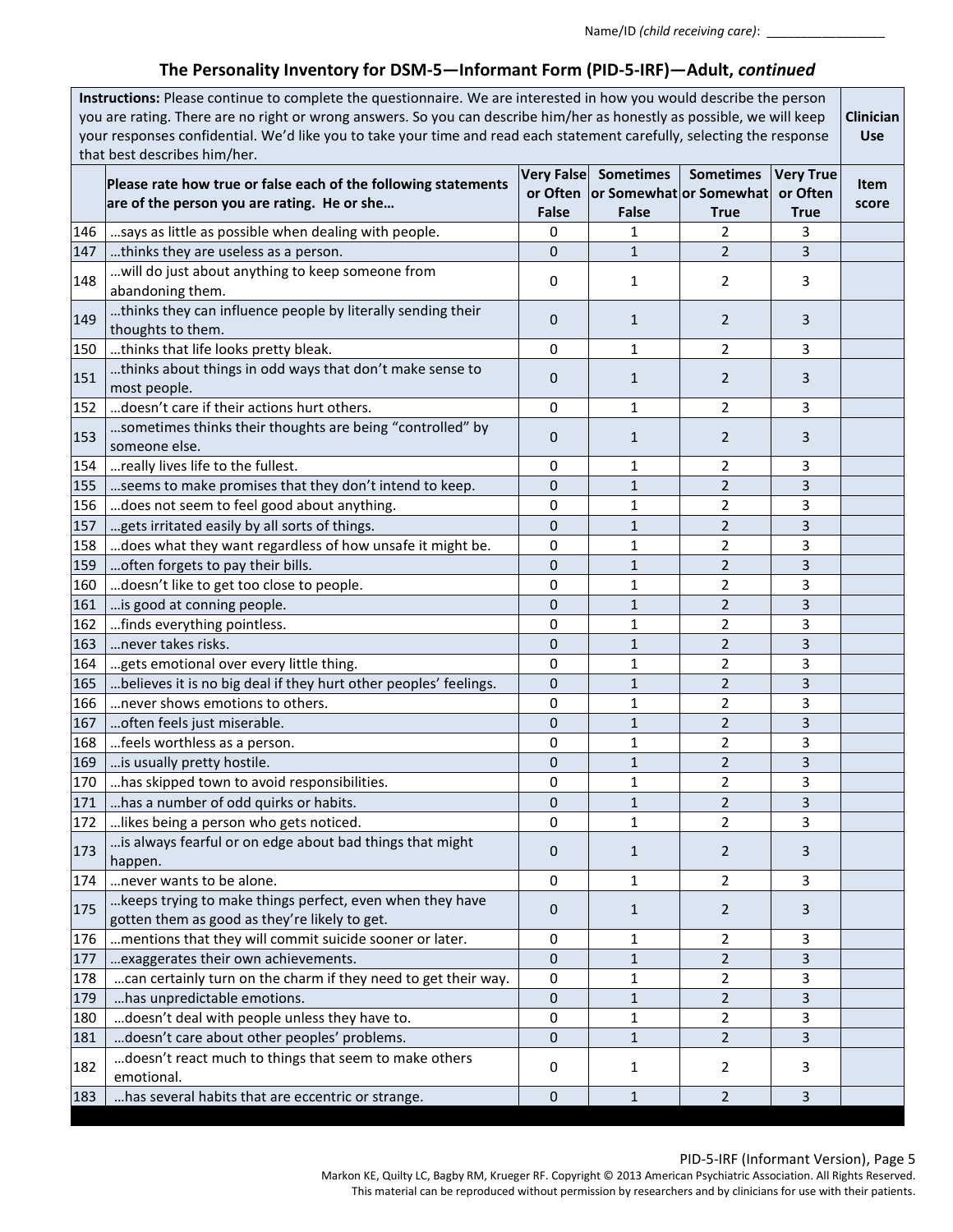# **The Personality Inventory for DSM-5—Informant Form (PID-5-IRF)—Adult,** *continued*

| Instructions: Please continue to complete the questionnaire. We are interested in how you would describe the person<br>you are rating. There are no right or wrong answers. So you can describe him/her as honestly as possible, we will keep<br>your responses confidential. We'd like you to take your time and read each statement carefully, selecting the response<br>that best describes him/her. |                                                                                                               |              |                                             |                                                                     |                                             |               |
|---------------------------------------------------------------------------------------------------------------------------------------------------------------------------------------------------------------------------------------------------------------------------------------------------------------------------------------------------------------------------------------------------------|---------------------------------------------------------------------------------------------------------------|--------------|---------------------------------------------|---------------------------------------------------------------------|---------------------------------------------|---------------|
|                                                                                                                                                                                                                                                                                                                                                                                                         | Please rate how true or false each of the following statements<br>are of the person you are rating. He or she | <b>False</b> | <b>Very False Sometimes</b><br><b>False</b> | <b>Sometimes</b><br>or Often or Somewhat or Somewhat<br><b>True</b> | <b>Very True</b><br>or Often<br><b>True</b> | Item<br>score |
| 184                                                                                                                                                                                                                                                                                                                                                                                                     | avoids social events.                                                                                         | 0            | 1                                           | 2                                                                   | 3                                           |               |
| 185                                                                                                                                                                                                                                                                                                                                                                                                     | thinks they deserve special treatment.                                                                        | 0            | $\mathbf{1}$                                | $\overline{2}$                                                      | 3                                           |               |
| 186                                                                                                                                                                                                                                                                                                                                                                                                     | is really angry when people insult them in even a minor way.                                                  | 0            | 1                                           | 2                                                                   | 3                                           |               |
| 187                                                                                                                                                                                                                                                                                                                                                                                                     | rarely gets enthusiastic about anything.                                                                      | $\mathbf{0}$ | $\mathbf{1}$                                | $\overline{2}$                                                      | 3                                           |               |
| 188                                                                                                                                                                                                                                                                                                                                                                                                     | suspects that their friends betray them a lot.                                                                | 0            | $\mathbf{1}$                                | 2                                                                   | 3                                           |               |
| 189                                                                                                                                                                                                                                                                                                                                                                                                     | craves attention.                                                                                             | $\mathbf{0}$ | $\mathbf{1}$                                | 2                                                                   | 3                                           |               |
| 190                                                                                                                                                                                                                                                                                                                                                                                                     | sometimes thinks someone else is removing thoughts from<br>their head.                                        | 0            | 1                                           | 2                                                                   | 3                                           |               |
| 191                                                                                                                                                                                                                                                                                                                                                                                                     | has periods in which they feel disconnected from the world<br>or from themselves.                             | $\mathbf{0}$ | 1                                           | 2                                                                   | 3                                           |               |
| 192                                                                                                                                                                                                                                                                                                                                                                                                     | often makes unusual connections between things.                                                               | 0            | 1                                           | 2                                                                   | 3                                           |               |
| 193                                                                                                                                                                                                                                                                                                                                                                                                     | doesn't think about getting hurt when they are doing things<br>that might be dangerous.                       | 0            | 1                                           | 2                                                                   | 3                                           |               |
| 194                                                                                                                                                                                                                                                                                                                                                                                                     | simply won't put up with things being out of their proper<br>places.                                          | 0            | 1                                           | 2                                                                   | 3                                           |               |
| 195                                                                                                                                                                                                                                                                                                                                                                                                     | often "looks down" on others.                                                                                 | 0            | $\mathbf{1}$                                | 2                                                                   | 3                                           |               |
| 196                                                                                                                                                                                                                                                                                                                                                                                                     | sometimes hits people.                                                                                        | 0            | 1                                           | 2                                                                   | 3                                           |               |
| 197                                                                                                                                                                                                                                                                                                                                                                                                     | gets pulled off-task by even minor distractions.                                                              | $\mathbf{0}$ | $\mathbf{1}$                                | 2                                                                   | 3                                           |               |
| 198                                                                                                                                                                                                                                                                                                                                                                                                     | enjoys making people in control look stupid.                                                                  | 0            | 1                                           | 2                                                                   | 3                                           |               |
| 199                                                                                                                                                                                                                                                                                                                                                                                                     | just skips appointments or meetings if they are not in the<br>mood.                                           | 0            | 1                                           | 2                                                                   | 3                                           |               |
| 200                                                                                                                                                                                                                                                                                                                                                                                                     | tries to do what others want them to do.                                                                      | 0            | 1                                           | 2                                                                   | 3                                           |               |
| 201                                                                                                                                                                                                                                                                                                                                                                                                     | prefers being alone to having a close romantic partner.                                                       | 0            | $\mathbf{1}$                                | $\overline{2}$                                                      | 3                                           |               |
| 202                                                                                                                                                                                                                                                                                                                                                                                                     | is very impulsive.                                                                                            | $\mathbf 0$  | 1                                           | 2                                                                   | 3                                           |               |
| 203                                                                                                                                                                                                                                                                                                                                                                                                     | often has thoughts that make sense to them but that other<br>people say are strange.                          | 0            | $\mathbf{1}$                                | 2                                                                   | 3                                           |               |
| 204                                                                                                                                                                                                                                                                                                                                                                                                     | uses people to get what they want.                                                                            | 0            | 1                                           | 2                                                                   | 3                                           |               |
| 205                                                                                                                                                                                                                                                                                                                                                                                                     | doesn't feel guilty about things they have done that have<br>hurt other people.                               | 0            | 1                                           | $\overline{2}$                                                      | 3                                           |               |
| 206                                                                                                                                                                                                                                                                                                                                                                                                     | is not friendly most of the time.                                                                             | 0            | 1                                           | $\overline{2}$                                                      | 3                                           |               |
| 207                                                                                                                                                                                                                                                                                                                                                                                                     | talks about really weird experiences that are difficult for<br>them to explain.                               | 0            | $\mathbf{1}$                                | 2                                                                   | 3                                           |               |
| 208                                                                                                                                                                                                                                                                                                                                                                                                     | follows through on commitments.                                                                               | 0            | 1                                           | 2                                                                   | 3                                           |               |
| 209                                                                                                                                                                                                                                                                                                                                                                                                     | likes to draw attention to themselves.                                                                        | $\mathbf{0}$ | $\mathbf{1}$                                | $\overline{2}$                                                      | 3                                           |               |
| 210                                                                                                                                                                                                                                                                                                                                                                                                     | feels guilty much of the time.                                                                                | 0            | 1                                           | 2                                                                   | 3                                           |               |
| 211                                                                                                                                                                                                                                                                                                                                                                                                     | often "zones out" for periods of time.                                                                        | 0            | $\mathbf{1}$                                | 2                                                                   | 3                                           |               |
| 212                                                                                                                                                                                                                                                                                                                                                                                                     | lies easily.                                                                                                  | 0            | 1                                           | 2                                                                   | 3                                           |               |
| 213                                                                                                                                                                                                                                                                                                                                                                                                     | hates to take chances.                                                                                        | 0            | $\mathbf{1}$                                | 2                                                                   | 3                                           |               |
| 214                                                                                                                                                                                                                                                                                                                                                                                                     | can be nasty and short with others.                                                                           | $\mathbf{0}$ | $\mathbf{1}$                                | $\overline{2}$                                                      | 3                                           |               |
| 215                                                                                                                                                                                                                                                                                                                                                                                                     | talks about feeling like things are unreal, or more real than<br>usual.                                       | 0            | 1                                           | 2                                                                   | 3                                           |               |
| 216                                                                                                                                                                                                                                                                                                                                                                                                     | will stretch the truth if it's to their advantage.                                                            | 0            | $\mathbf{1}$                                | $\overline{2}$                                                      | 3                                           |               |
| 217                                                                                                                                                                                                                                                                                                                                                                                                     | finds it is easy to take advantage of others.                                                                 | 0            | 1                                           | $\overline{2}$                                                      | 3                                           |               |
| 218                                                                                                                                                                                                                                                                                                                                                                                                     | has a strict way of doing things.                                                                             | $\pmb{0}$    | $\mathbf{1}$                                | $\overline{2}$                                                      | 3                                           |               |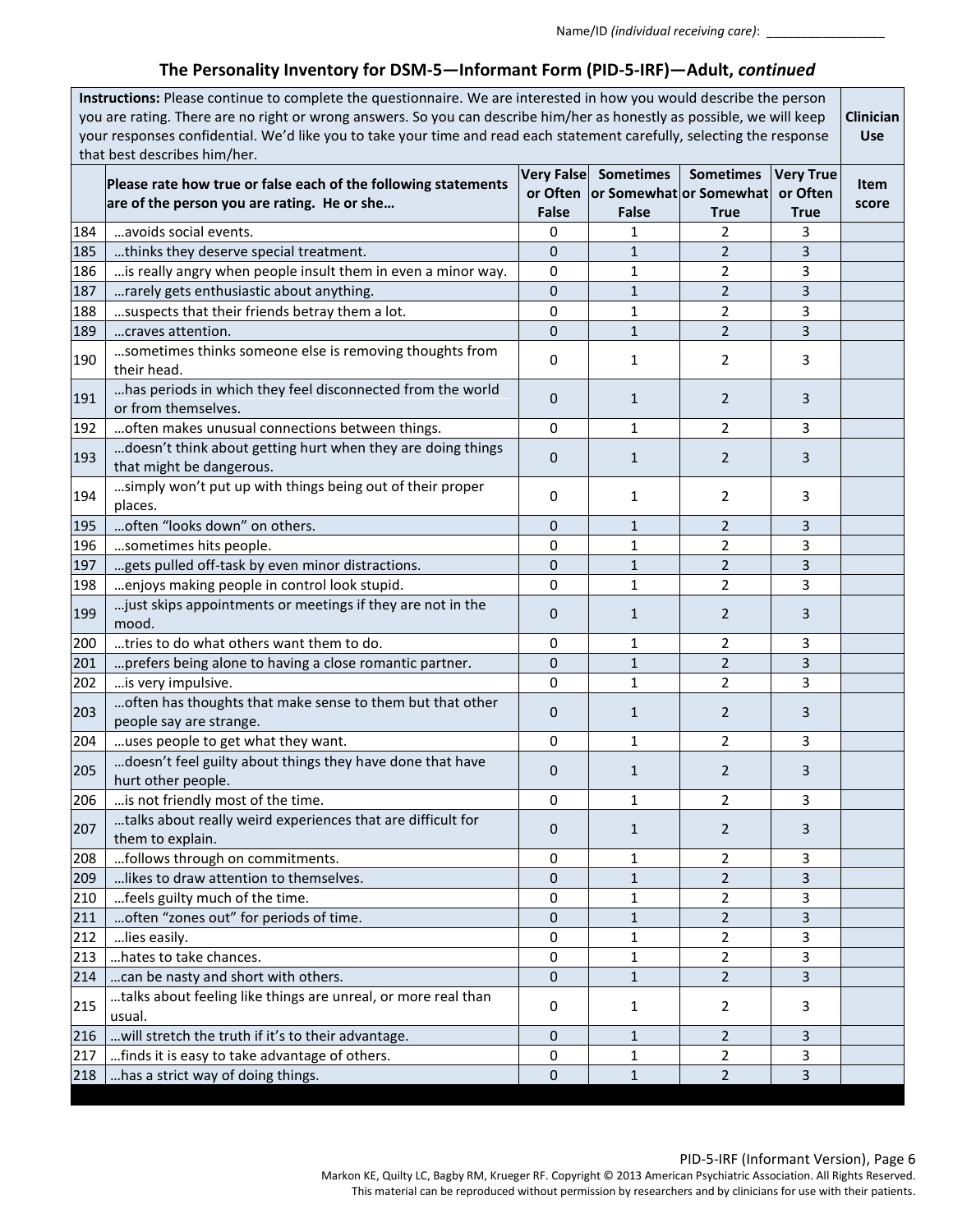# **Personality Trait Facet and Domain Scoring: The Personality Inventory for DSM-5— Informant Form (PID-5-IRF)—Adult**

Step 1: Reverse the scores on the following items (i.e., 3 becomes 0, 2 becomes 1, 1 becomes 2, and 0 becomes 3): 7, 30, 35, 58, 87, 90, 96, 97, 98, 130, 141, 154, 163, 176, 208, and 213.

Step 2: Compute the Personality Trait Facet Scores using the Facet Table below. As a reminder, the reverse scored items from Step 1 are marked with the letter R in the Table (e.g., 7R).

| A. Personality Trait<br>Facet | <b>B. PID-5-IRF items</b>                                            | C. Total/Partial<br><b>Raw Facet</b><br><b>Score</b> | D. Prorated<br><b>Raw Facet</b><br><b>Score</b> | E. Average<br><b>Facet Score</b> |
|-------------------------------|----------------------------------------------------------------------|------------------------------------------------------|-------------------------------------------------|----------------------------------|
| Anhedonia                     | 1, 23, 26, 30R, 123, 154R, 156, 187                                  |                                                      |                                                 |                                  |
| Anxiousness                   | 79, 93, 95, 108, 109, 129, 140, 173                                  |                                                      |                                                 |                                  |
| <b>Attention Seeking</b>      | 14, 43, 74, 110, 112, 172, 189, 209                                  |                                                      |                                                 |                                  |
| Callousness                   | 11, 13, 19, 54, 72, 73, 90R, 152, 165, 181, 196, 198,<br>205, 206    |                                                      |                                                 |                                  |
| <b>Deceitfulness</b>          | 41, 53, 56, 76, 125, 133, 141R, 204, 212, 216                        |                                                      |                                                 |                                  |
| Depressivity                  | 27, 61, 66, 81, 86, 103, 118, 147, 150, 162, 167,<br>168, 176, 210   |                                                      |                                                 |                                  |
| Distractibility               | 6, 29, 47, 68, 88, 117, 131, 143, 197                                |                                                      |                                                 |                                  |
| Eccentricity                  | 5, 21, 24, 25, 33, 52, 55, 70, 71, 151, 171, 183, 203                |                                                      |                                                 |                                  |
| <b>Emotional Lability</b>     | 18, 62, 101, 121, 137, 164, 179                                      |                                                      |                                                 |                                  |
| Grandiosity                   | 40, 65, 113, 177, 185, 195                                           |                                                      |                                                 |                                  |
| Hostility                     | 28, 32, 38, 85, 92, 115, 157, 169, 186, 214                          |                                                      |                                                 |                                  |
| Impulsivity                   | 4, 16, 17, 22, 58R, 202                                              |                                                      |                                                 |                                  |
| Intimacy Avoidance            | 89, 96R, 107, 119, 144, 201                                          |                                                      |                                                 |                                  |
| Irresponsibility              | 31, 128, 155, 159, 170, 199, 208R                                    |                                                      |                                                 |                                  |
| Manipulativeness              | 106, 124, 161, 178, 217                                              |                                                      |                                                 |                                  |
| Perceptual Dysregulation      | 36, 37, 42, 44, 59, 77, 83, 153, 190, 191, 211, 215                  |                                                      |                                                 |                                  |
| Perseveration                 | 46, 51, 60, 78, 80, 99, 120, 127, 136                                |                                                      |                                                 |                                  |
| <b>Restricted Affectivity</b> | 8, 45, 84, 91, 100, 166, 182                                         |                                                      |                                                 |                                  |
| Rigid Perfectionism           | 34, 49, 104, 114, 122, 134, 139, 175, 194, 218                       |                                                      |                                                 |                                  |
| <b>Risk Taking</b>            | 3, 7R, 35R, 39, 48, 67, 69, 87R, 97R, 111, 158, 163R,<br>193, 213R   |                                                      |                                                 |                                  |
| Separation Insecurity         | 12, 50, 57, 64, 126, 148, 174                                        |                                                      |                                                 |                                  |
| Submissiveness                | 9, 15, 63, 200                                                       |                                                      |                                                 |                                  |
| Suspiciousness                | 2, 102, 116, 130R, 132, 188                                          |                                                      |                                                 |                                  |
|                               | Unusual Beliefs & Experiences   94, 98, 105, 138, 142, 149, 192, 207 |                                                      |                                                 |                                  |
| Withdrawal                    | 10, 20, 75, 82, 135, 145, 146, 160, 180, 184                         |                                                      |                                                 |                                  |

Step 3: Compute the Personality Trait Domain Scores using the Domain Table below.

| <b>ATNO</b><br>USE | A. Personality<br><b>Trait Domain</b> | <b>B. PID-5-IRF Facet Scales Contributing</b><br><b>Primarily to Domain</b> | <b>C. Total of Average</b><br><b>Facet Scores (from</b><br>column E of Facet<br>Table) | D. Overall Average of Facet<br>Scores (The total in column C<br>of this table divided by 3 [i.e.,<br>the number of scales listed in<br>column B]) |
|--------------------|---------------------------------------|-----------------------------------------------------------------------------|----------------------------------------------------------------------------------------|---------------------------------------------------------------------------------------------------------------------------------------------------|
| Ę                  | <b>Negative Affect</b>                | Emotional Lability, Anxiousness, Separation Insecurity                      |                                                                                        |                                                                                                                                                   |
| CLINICI,           | Detachment                            | Withdrawal, Anhedonia, Intimacy Avoidance                                   |                                                                                        |                                                                                                                                                   |
|                    | Antagonism                            | Manipulativeness, Deceitfulness, Grandiosity                                |                                                                                        |                                                                                                                                                   |
|                    | Disinhibition                         | Irresponsibility, Impulsivity, Distractibility                              |                                                                                        |                                                                                                                                                   |
| FOR                | Psychoticism                          | Unusual Beliefs & Experiences, Eccentricity, Perceptual<br>Dysregulation    |                                                                                        |                                                                                                                                                   |